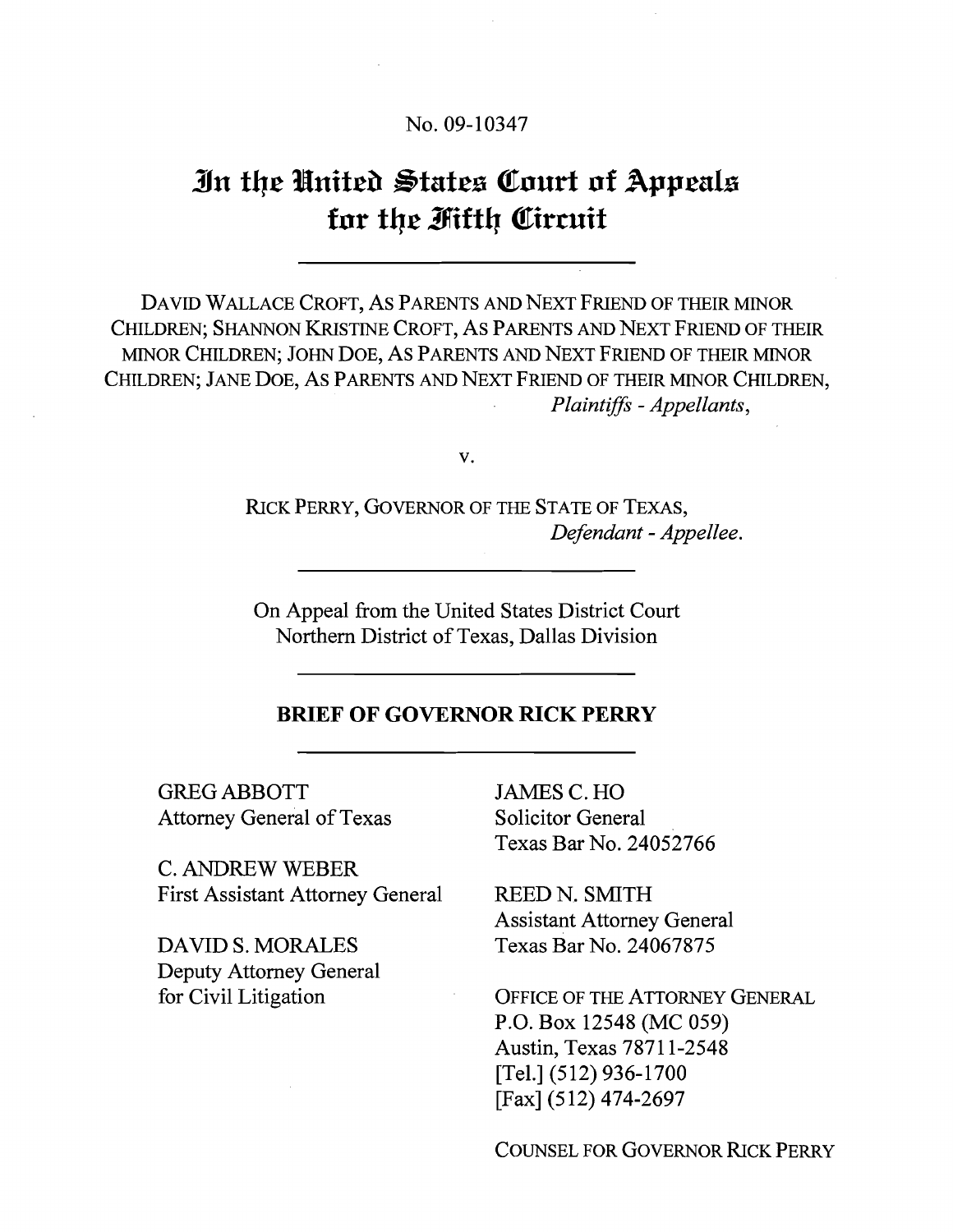### **CERTIFICATE OF INTERESTED PERSONS**

Counsel certifies that the following listed persons and entities as described in the fourth sentence of Fifth Circuit Rule 28.2.1 have an interest in the outcome of this case. These representations are made in order that the judges of this Court may evaluate possible disqualification or recusal.

# *Plaintiffs-Appellants*

David Wallace Croft and Shannon Kristine Croft, as parents and next friends of their minor children

Unknown parties, referenced in the caption as John and Jane Doe, as parents and next fiiends of their minor children

### *Counsel for Plaintiffs-Appellants*

W. Dean Cook LAW OFFICE OF DEAN COOK P.O. Box 260159 Plano, Texas 75026

### *Defendant-Appellee*

Rick Perry, Governor of the State of Texas

### *Counsel for Defendant-Appellee Governor Rick Perry*

James C. Ho Adam W. Aston Reed N. Smith OFFICE OF THE ATTORNEY GENERAL P.O. Box 12548 (MC 059) Austin, Texas 787 1 1-2548

Beul M. Smith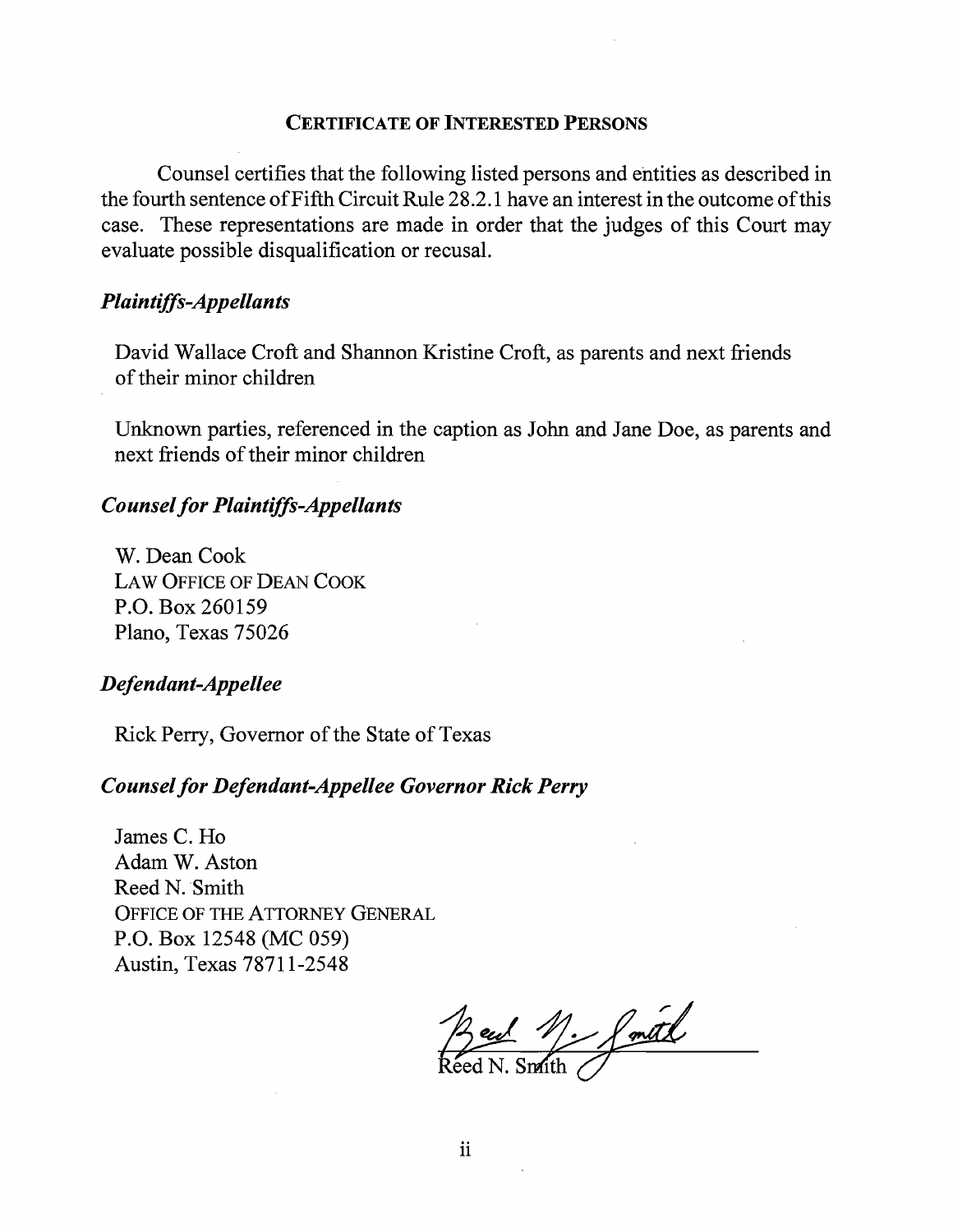# **STATEMENT REGARDING ORAL ARGUMENT**

Although the Court to date has not specifically entered its judgment respecting the constitutionality of the Texas Pledge of Allegiance, well established principles of constitutional law make clear that the Pledge should be upheld and that the judgment below should be affirmed. Accordingly, oral argument is not necessary to the resolution of this case.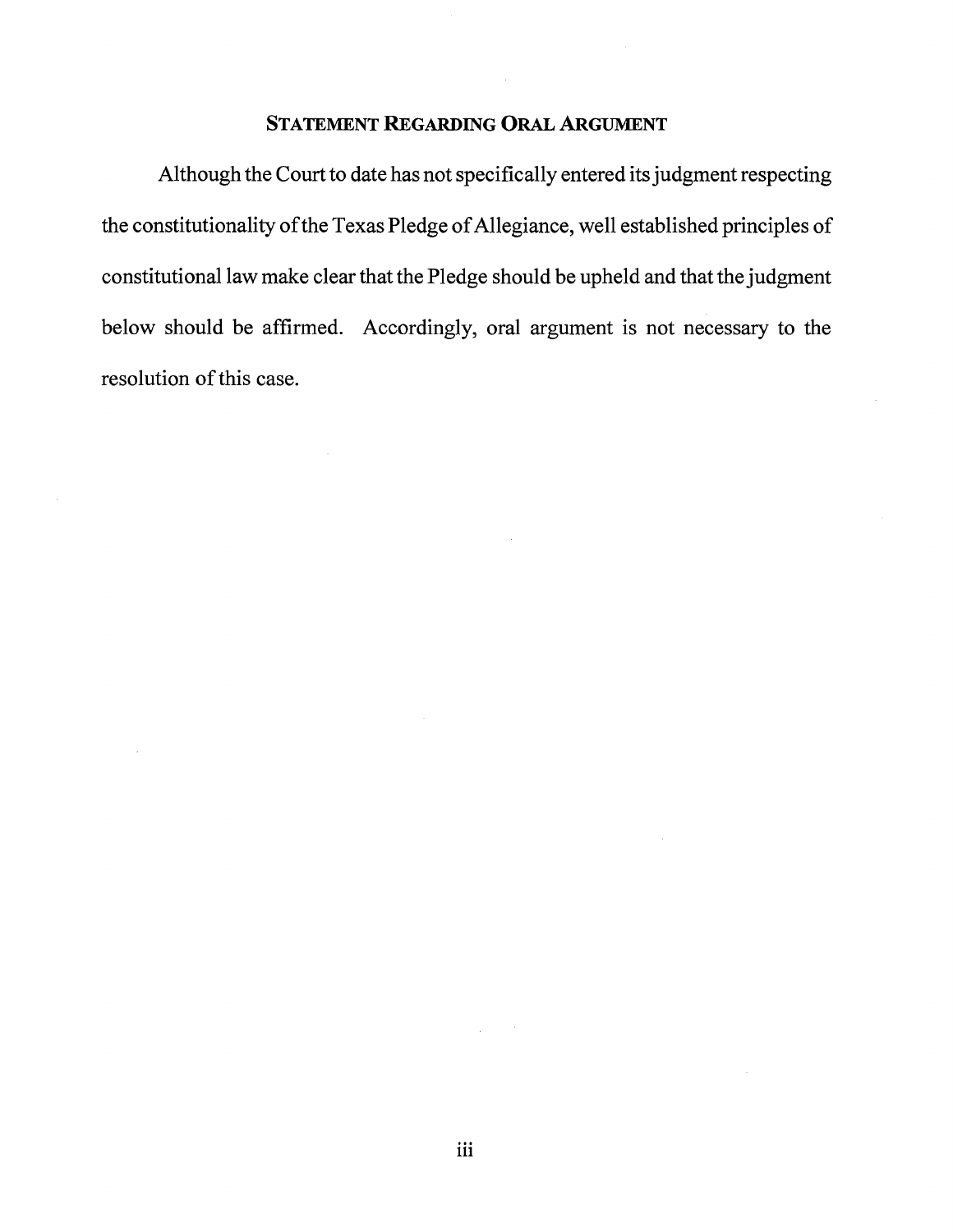# **TABLE OF CONTENTS**

 $\mathcal{L}^{\text{max}}_{\text{max}}$ 

| I.  |                                                                                                                               |
|-----|-------------------------------------------------------------------------------------------------------------------------------|
| II. | The Voluntary Recitation of the U.S. Pledge of Allegiance,<br>Including the Words "Under God," Is a Patriotic, Not Religious, |
|     | The Supreme Court Has Repeatedly Endorsed the U.S.<br>A.                                                                      |
|     | Numerous Federal Courts, Including This Court, Have<br>Β.                                                                     |
| Ш.  | The Texas Pledge Is Constitutionally Indistinguishable From the                                                               |
| IV. | The Texas Pledge, No Less Than the U.S. Pledge, Satisfies<br>Traditional Establishment Clause Jurisprudence  16               |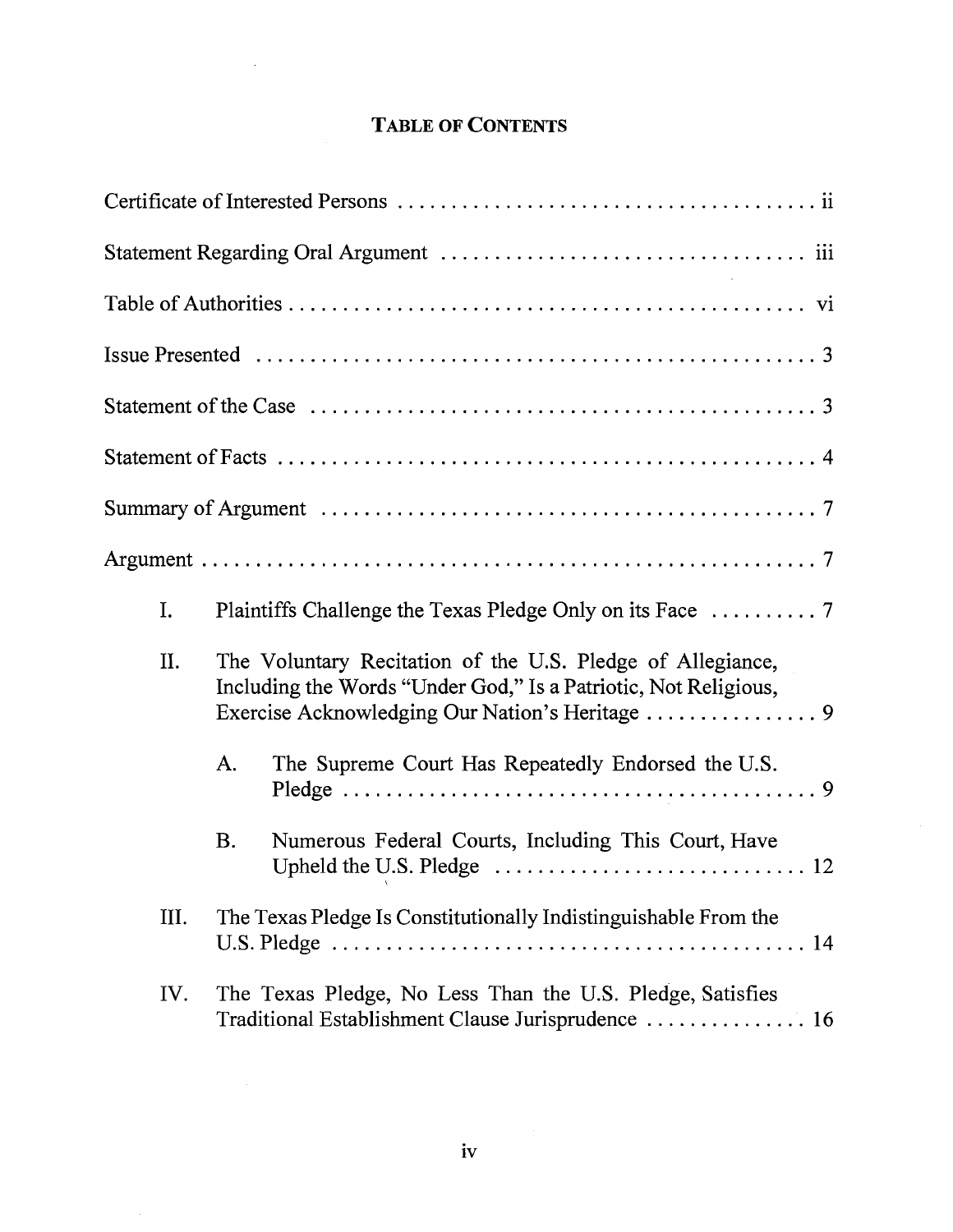| A. |    |                                                 |
|----|----|-------------------------------------------------|
| Β. |    | Neither Pledge Has an Impermissible Purpose  16 |
| C. |    |                                                 |
|    | 1. | Recitation of Either Pledge Is a Patriotic, Not |
|    | 2. | Neither Pledge Constitutes an Endorsement of    |
|    | 3. | Neither Pledge Coerces Religious Exercise  20   |
|    |    |                                                 |
|    |    |                                                 |
|    |    |                                                 |

 $\label{eq:2.1} \frac{1}{\sqrt{2}}\int_{\mathbb{R}^3}\frac{1}{\sqrt{2}}\left(\frac{1}{\sqrt{2}}\right)^2\frac{1}{\sqrt{2}}\left(\frac{1}{\sqrt{2}}\right)^2\frac{1}{\sqrt{2}}\left(\frac{1}{\sqrt{2}}\right)^2\frac{1}{\sqrt{2}}\left(\frac{1}{\sqrt{2}}\right)^2\frac{1}{\sqrt{2}}\left(\frac{1}{\sqrt{2}}\right)^2\frac{1}{\sqrt{2}}\frac{1}{\sqrt{2}}\frac{1}{\sqrt{2}}\frac{1}{\sqrt{2}}\frac{1}{\sqrt{2}}\frac{1}{\sqrt{2}}$ 

 $\label{eq:2.1} \frac{1}{\sqrt{2}}\int_{\mathbb{R}^3}\frac{1}{\sqrt{2}}\left(\frac{1}{\sqrt{2}}\right)^2\frac{1}{\sqrt{2}}\left(\frac{1}{\sqrt{2}}\right)^2\frac{1}{\sqrt{2}}\left(\frac{1}{\sqrt{2}}\right)^2\frac{1}{\sqrt{2}}\left(\frac{1}{\sqrt{2}}\right)^2.$ 

 $\mathcal{L}^{\text{max}}_{\text{max}}$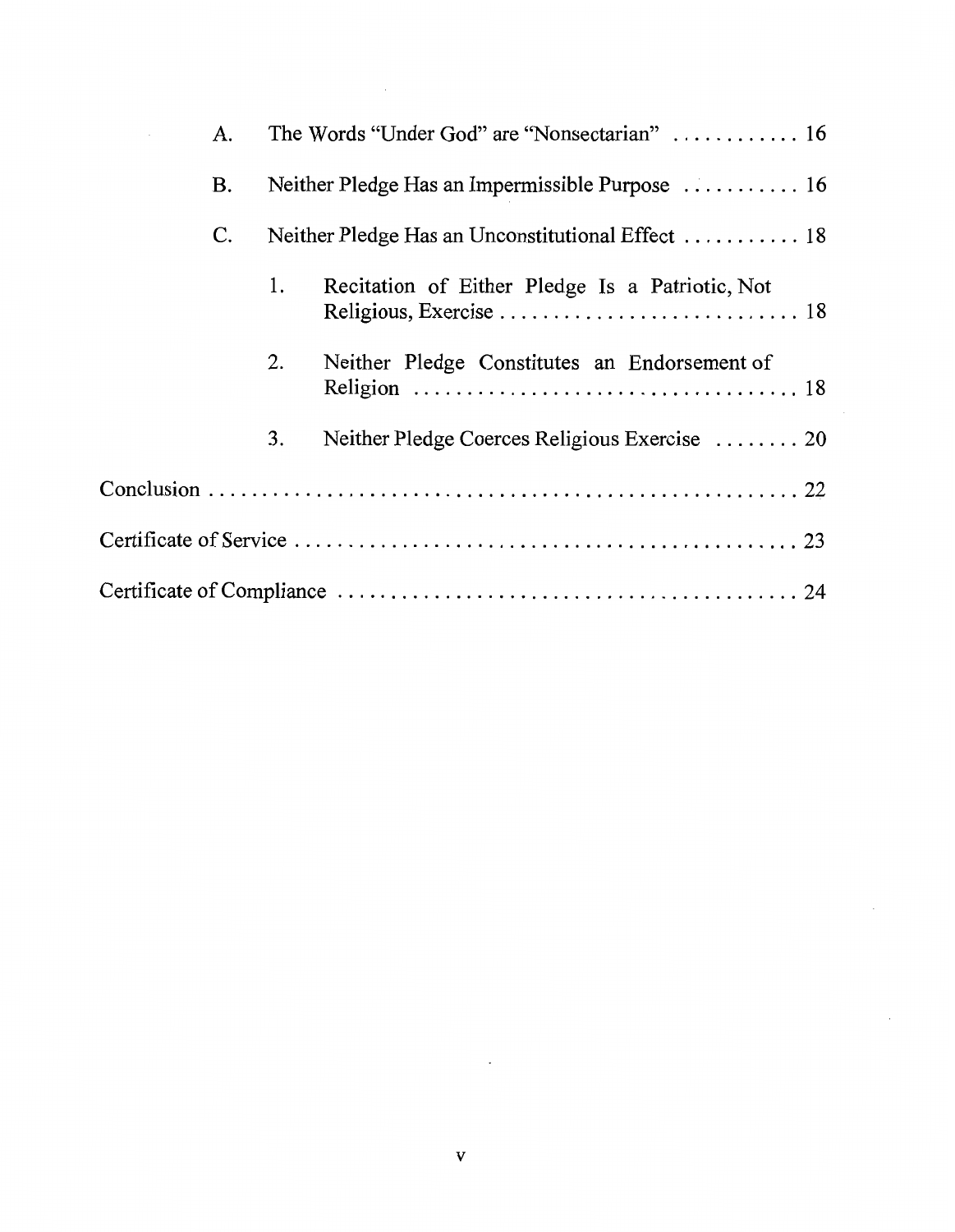# **TABLE OF AUTHORITIES**

# **Cases**

 $\sim$ 

 $\sim$ 

 $\sim$ 

| ACLU v. Capitol Square Review & Advisory Bd.,                                                                                               |
|---------------------------------------------------------------------------------------------------------------------------------------------|
| ACLU v. City of Plattsmouth,                                                                                                                |
| Barnes v. State of Mississippi,                                                                                                             |
| Bowen v. Kendrick,                                                                                                                          |
| County of Allegheny v. ACLU,                                                                                                                |
| Croft v. Governor of Tex.,                                                                                                                  |
| Croft v. Perry,                                                                                                                             |
| Cutter v. Wilkinson,                                                                                                                        |
| Doe v. Tangipahoa Parish Sch. Bd.,                                                                                                          |
| Elk Grove Unified Sch. Dist. v. Newdow,                                                                                                     |
| Engel v. Vitale,                                                                                                                            |
| Freedom from Religion Found. v. Hanover Sch. Dist.,<br>No. 07-356, 2009 WL 3227860 (D.N.H. Sept. 30, 2009) $\ldots \ldots \ldots \ldots$ 13 |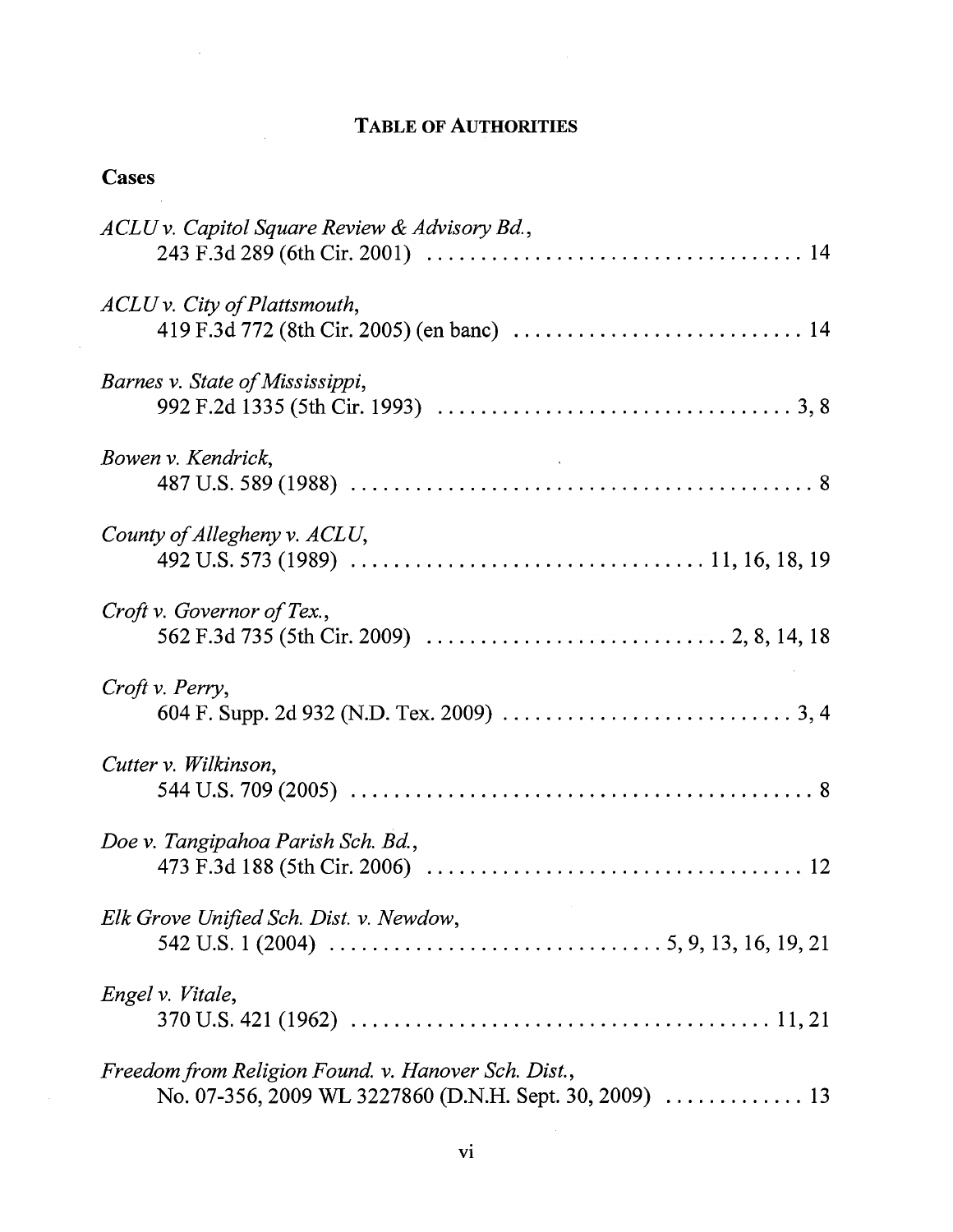| Freethought Soc'y v. Chester County,                                                                      |
|-----------------------------------------------------------------------------------------------------------|
| Glassroth v. Moore,                                                                                       |
| Larson v. Valente,                                                                                        |
| Lee v. Weisman,                                                                                           |
| Lynch v. Donnelly,                                                                                        |
| Marsh v. Chambers,                                                                                        |
| Mellen v. Cong. of the U.S.,<br>105 F. App'x 566 (5th Cir. 2004) (unpublished) (per curiam) 2, 12, 20, 22 |
| Murray v. City of Austin,                                                                                 |
| Myers v. Loudoun County Pub. Schs.,                                                                       |
| Newdow v. U.S. Cong.,                                                                                     |
| Santa Fe Indep. Sch. Dist. v. Doe,                                                                        |
| School District of Abington Township v. Schempp,                                                          |
| Sherman v. Cmty. Consol. Sch. Dist. 21,                                                                   |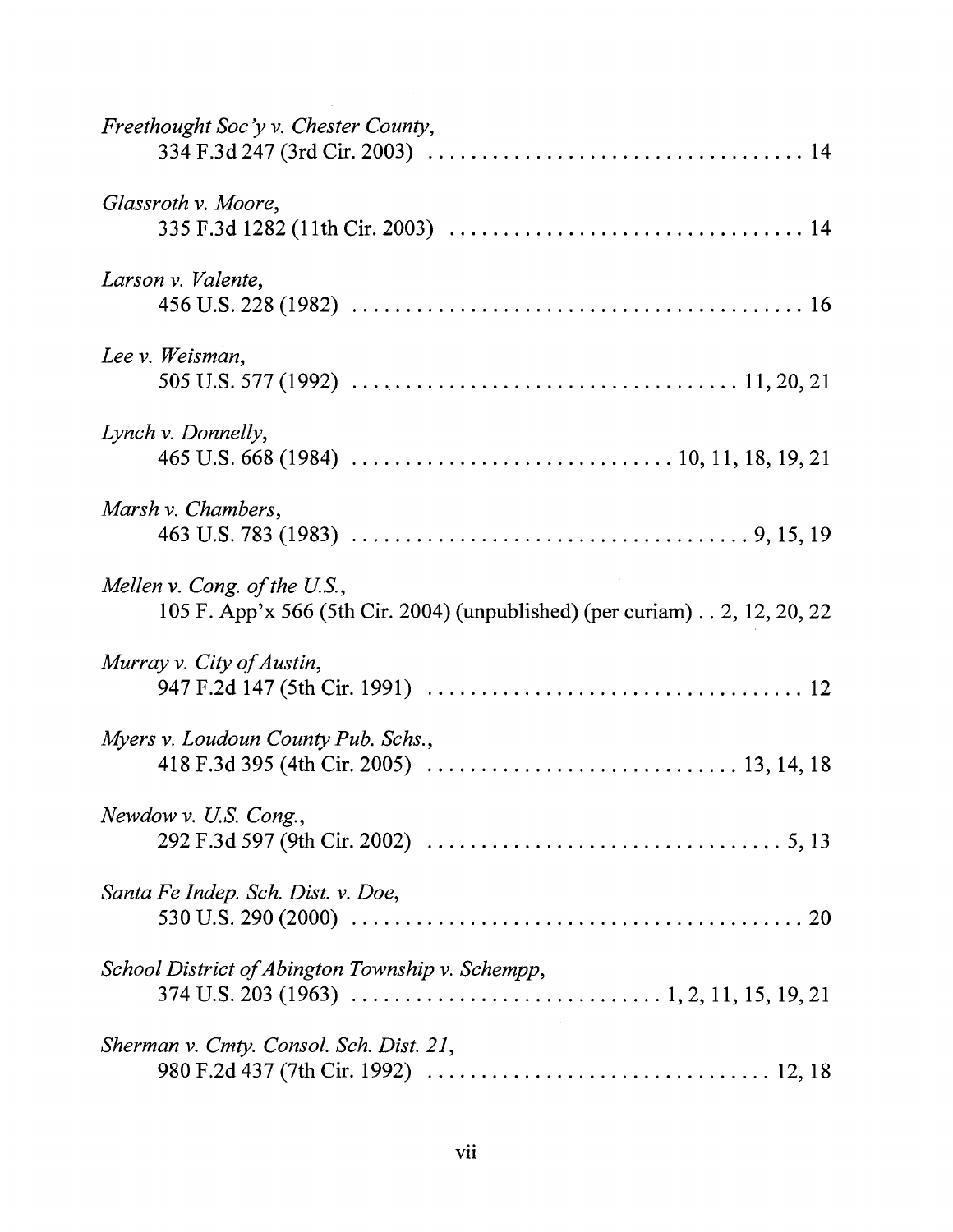| Van Orden v. Perry, |  |
|---------------------|--|
| Wallace v. Jaffree, |  |
| Zorach v. Clauson,  |  |

# **Constitutional Provisions, Statutes and Rules**

# **Other Authorities**

 $\mathcal{L}^{\text{max}}_{\text{max}}$  and  $\mathcal{L}^{\text{max}}_{\text{max}}$ 

 $\hat{\mathcal{A}}$ 

| Act of June 14, 1954,                                                                                             |
|-------------------------------------------------------------------------------------------------------------------|
| Act of Nov. 13, 2002,                                                                                             |
| Brief for Texas, et al., as Amici Curiae in Support of Petitioners,<br>in Elk Grove Unified Sch. Dist. v. Newdow, |

 $\sim 10^{11}$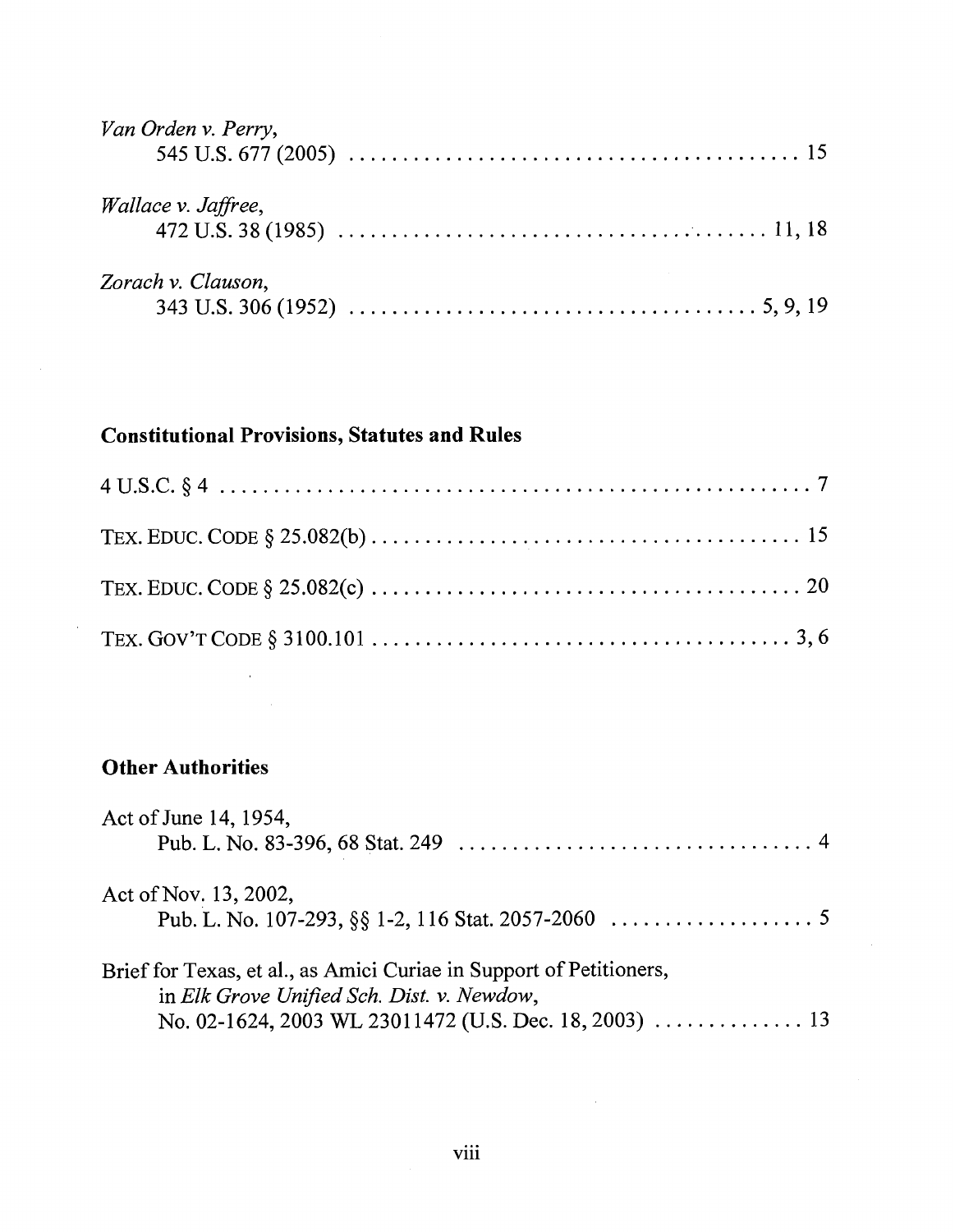| Brief for the United States as Respondent Supporting Petitioners,<br>in Elk Grove Unified Sch. Dist. v. Newdow,              |
|------------------------------------------------------------------------------------------------------------------------------|
|                                                                                                                              |
| Brief for the United States in Opposition,<br>in Newdow v. U.S. Cong., No. 03-7,                                             |
| Debate on Tex. H.B. 1034 on the Floor of the Senate,                                                                         |
| H.J. of Tex.,                                                                                                                |
| H.R. REP. NO. 83-1693 (1954),                                                                                                |
| Hearing on Tex. H.B. 1034 Before the Senate Comm. on State Affairs,                                                          |
| Hearings on Tex. H.B. 1034 Before the House Comm. on Culture,<br>Recreation, and Tourism, 80th Leg., R.S. (Mar. 20, 2007)  6 |
| House Comm. on Culture, Recreation, & Tourism,<br>Bill Analysis, Tex. H.B. 1034, 80th Leg., R.S. (2007) 7                    |
| Senate Comm. on State Affairs,<br>Bill Analysis, Tex. H.B. 1034, 80th Leg., R.S. (2007) 7, 17                                |

 $\mathcal{L}^{\text{max}}$ 

 $\bar{z}$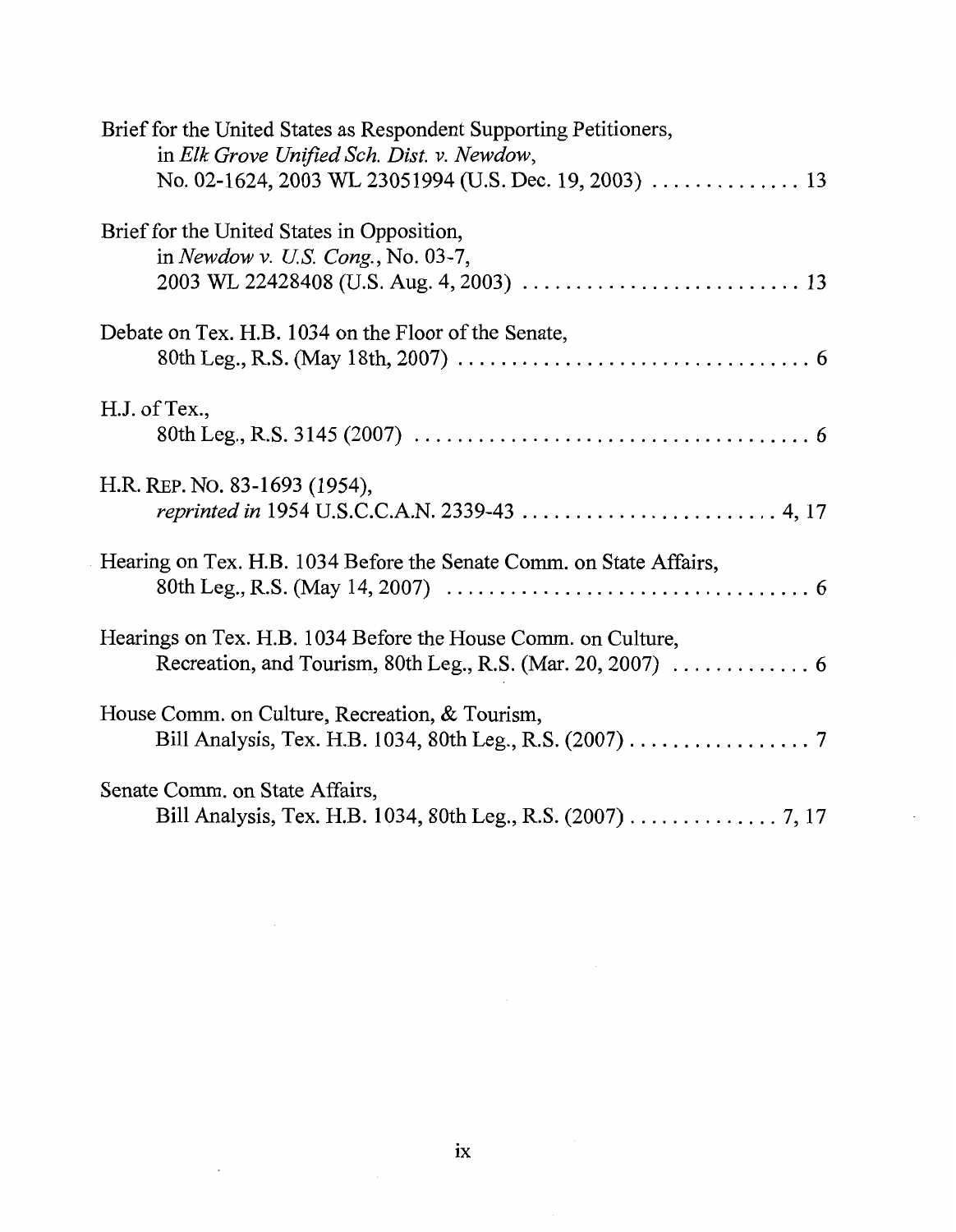No. 09-10347

# **%n the Nnitea Btates Qolrrt of Appeals**  for the *Fiifth* Circuit

DAVID WALLACE CROFT, AS PARENTS AND NEXT FRIEND OF THEIR MINOR CHILDREN; SHANNON KRISTINE CROFT, AS PARENTS AND NEXT FRIEND OF THEIR MINOR CHILDREN; JOHN DOE, AS PARENTS AND NEXT FRIEND OF THEIR MINOR CHILDREN; JANE DOE, AS PARENTS AND NEXT FRIEND OF THEIR MINOR CHILDREN, Plaintiffs - Appellants,

V.

RICK PERRY, GOVERNOR OF THE STATE OF TEXAS, Defendant - Appellee.

On Appeal from the United States District Court Northern District of Texas, Dallas Division

### **BRIEF OF GOVERNOR RICK PERRY**

The recitation of the Pledge of Allegiance is a patriotic exercise—not a religious one. As Justice Brennan observed over four decades ago in School District ofAbington Township v. Schempp, 374 U.S. 203 (1963), voluntary recitation of the Pledge serves the valuable (and secular) purpose of solemnizing public events and activities—whether to open official government proceedings, sporting events, or (as Justice Brennan envisioned) the school day. *Id.* at 280-81 (Brennan, J., concurring).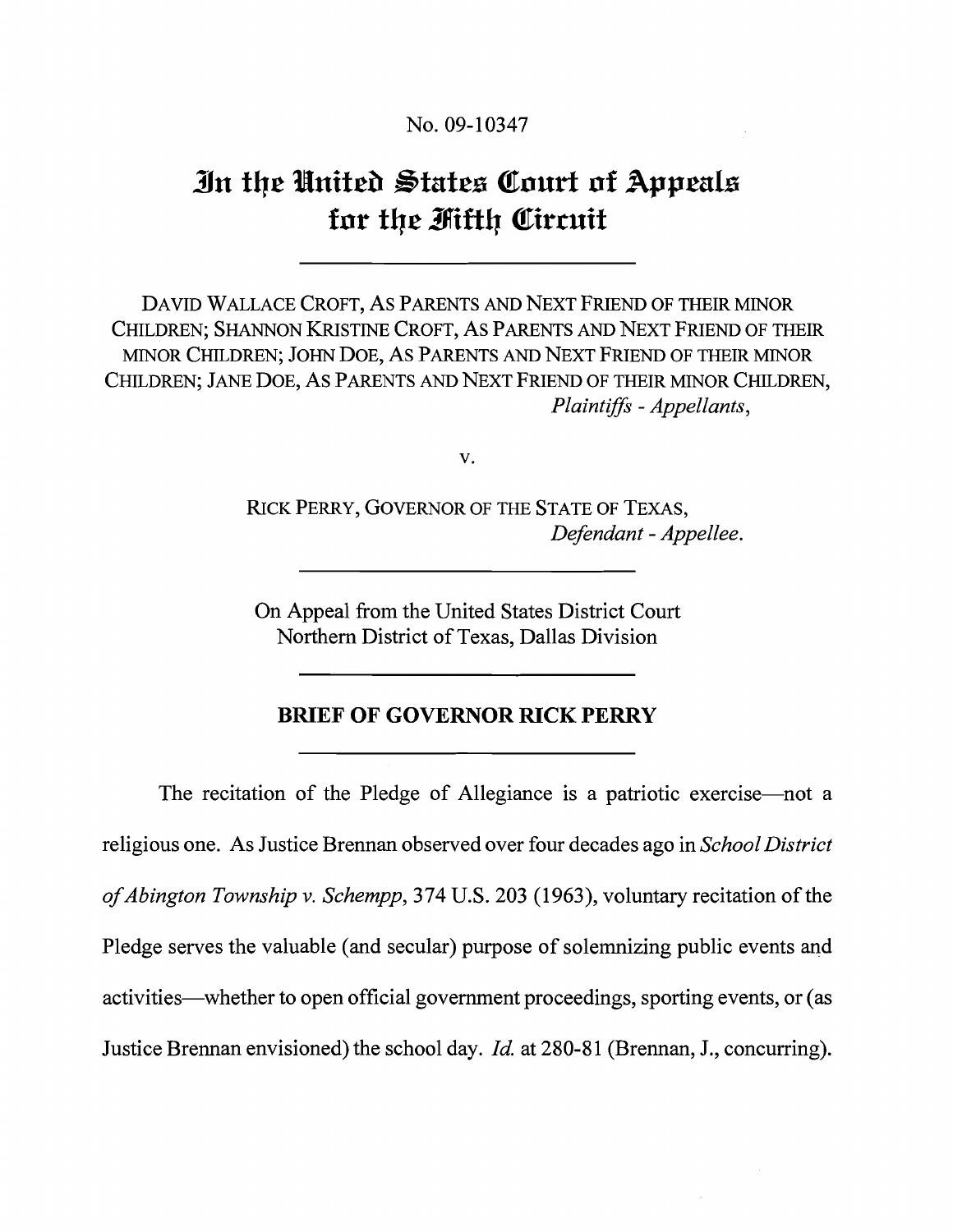Not surprisingly, then, Plaintiffs' objection to the Texas Pledge of Allegiance is based on a proposition that this Court has repeatedly rejected, and indeed condemned as "frivolous"—namely, that the inclusion of the words "under God" somehow violates the Establishment Clause. See, e.g., Mellen v. Cong. of the U.S., 105 F. App'x 566,566 (5th Cir. 2004) (unpublished) (per curiam). In fact, earlier this year, this Court, in rejecting Plaintiffs' challenge to the Texas moment of silence law, repeated Justice Brennan's observation that "daily recitation of the [U.S.] Pledge of Allegiance" (like moments of silence) may "serve the solely secular purposes of [] devotional activities without jeopardizing either the religious liberties of any members of the community or the proper degree of separation between the spheres of religion and government." Croft v. Governor of Tex., 562 F.3d 735,743 (5th Cir. 2009) (quoting *Schempp*, 374 U.S. at 281).

If the U.S. Pledge is constitutional—and of course it is—then so too must be the Texas Pledge. After all, as this Court recently observed, "the obvious purpose of [both] pledges is to inculcate patriotism among students." Croft, 562 F.3d at 747. Accordingly, the Court should affirm the judgment below.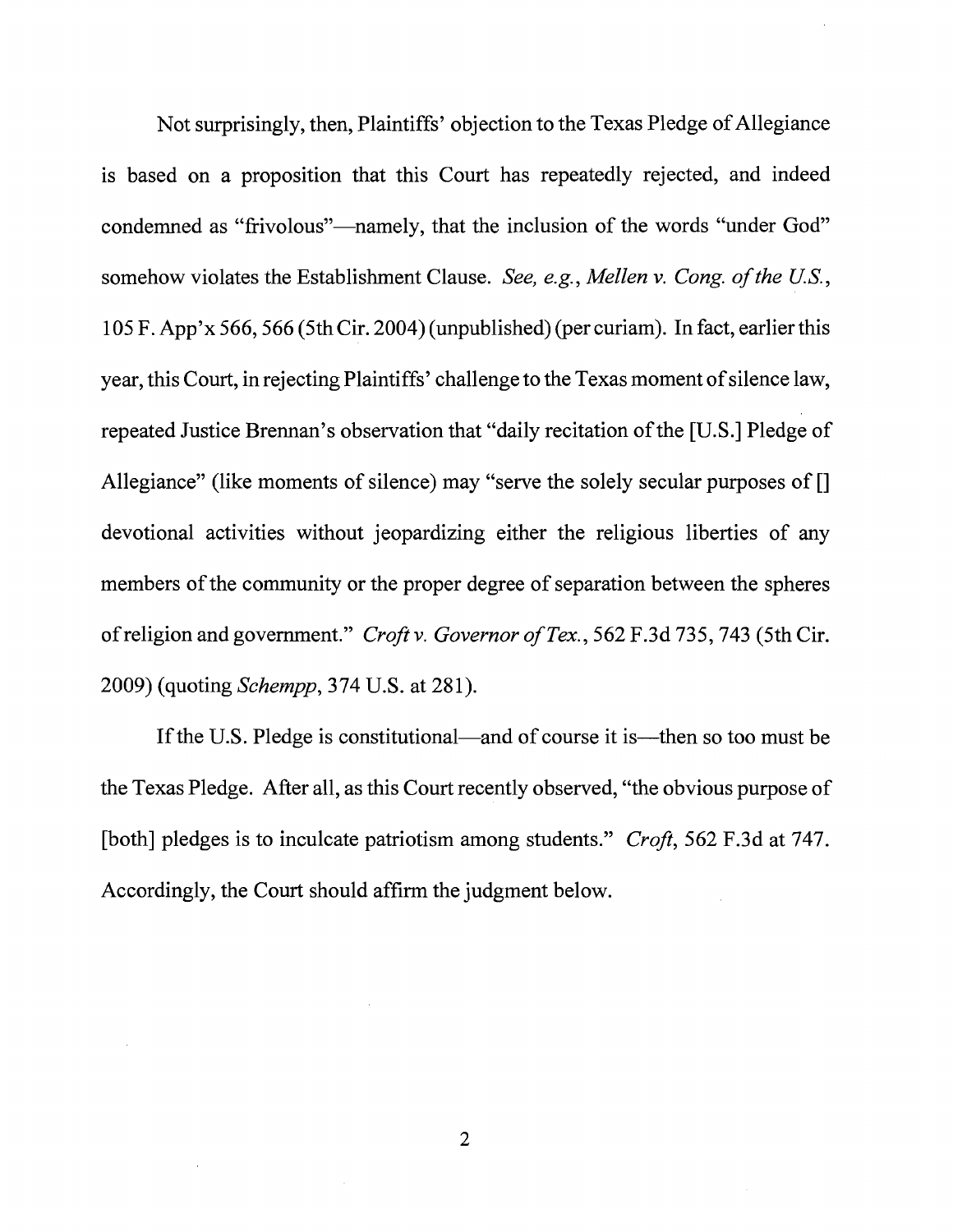#### **ISSUE PRESENTED**

Whether the Texas Pledge of Allegiance may include the words "under God" as a patriotic acknowledgment of our state and national heritage.

### **STATEMENT OF THE CASE**

Plaintiffs challenge the Texas Pledge of Allegiance on the ground that, in 2007, the Legislature amended it to read (in purported violation of the Establishment Clause): "Honor the Texas flag; I pledge allegiance to thee, Texas, one state under God, one and indivisible." TEX. GOV'T CODE § 3100.101 (emphasis added). R.9-10.

On cross-motions for summary judgment, the district court granted summary judgment to the Governor and upheld the Pledge. Croft v. Perry, 604 F. Supp. 2d 932 (N.D. Tex. 2009). In doing so, the court noted that "Plaintiffs do not explicitly state whether their challenge to the amended Texas pledge is facial or 'as applied' to them." Id. at 935. The court concluded that they challenged the Pledge only on its face, "[b]ecause they have shown no evidence of the specific manner in which the statute is administered unconstitutionally against them to support an 'as-applied' challenge." Id. Accordingly, "[t]o prevail on a facial challenge, 'plaintiffs must show that under no circumstances could the law be constitutional."' Id. (quoting Barnes v. State of Mississippi, 992 F.2d 1335, 1343 (5th Cir. 1993)).

After reviewing the text, history, and purpose of the law, the district court upheld the Texas Pledge. The court found that "nowhere" had the Legislature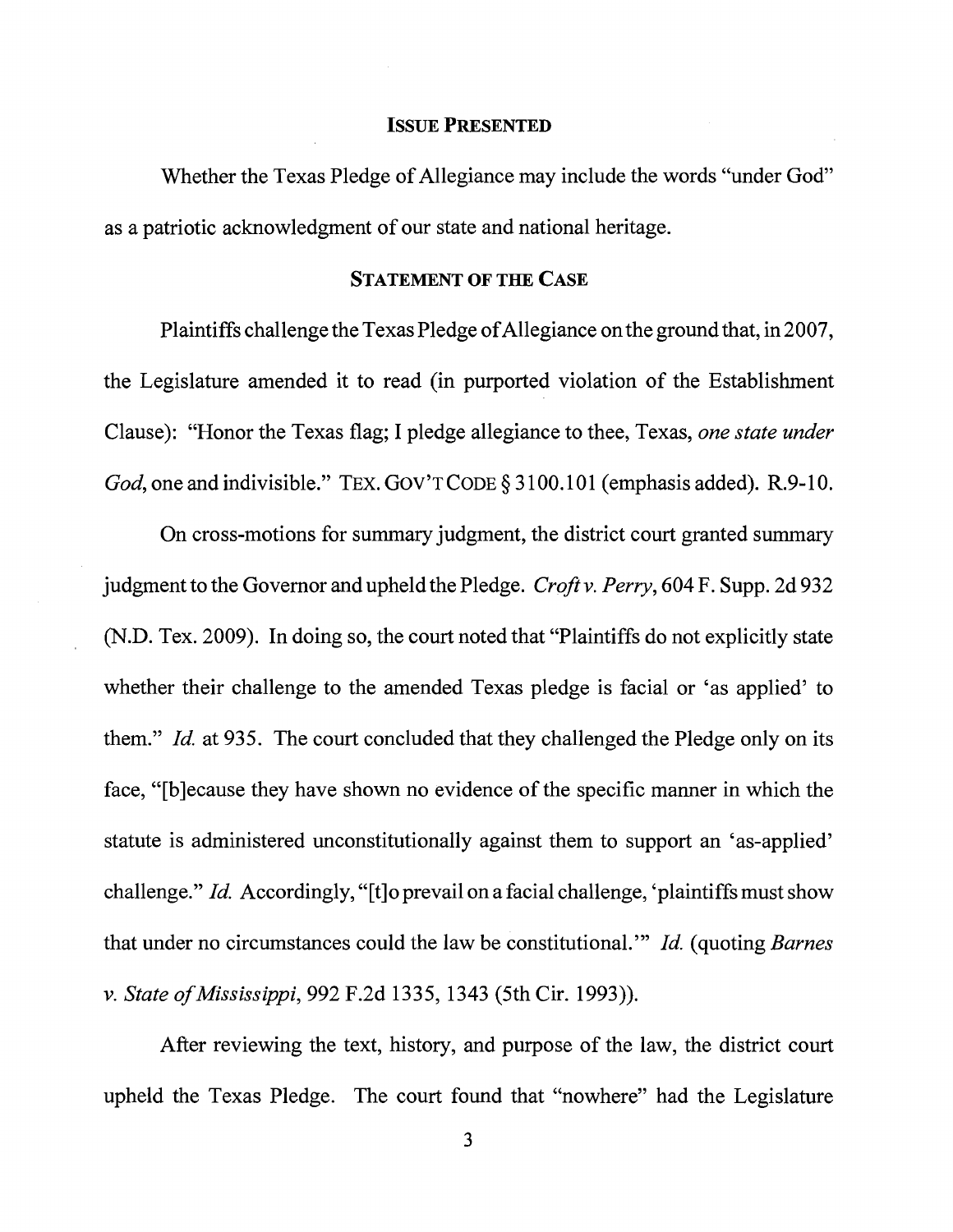"articulate[d] a religious purpose for [the] bill." *Id.* at 939. The court also compared

the Texas Pledge to the U.S. Pledge, noting that

Plaintiffs fail to draw a meaningful distinction between the national Pledge and the Texas state pledge. The simple fact that the insertion occurred recently is a distinction without a difference. If anything, the half-century that has passed since the insertion of "under God" into the national Pledge of Allegiance under President Eisenhower provides the Texas pledge with even deeper historical roots.

*Id.* at 942. Plaintiffs appealed. R.457.

# **STATEMENT OF FACTS**

In 1954, twelve years after first adopting and codifying the Pledge of

Allegiance to the United States, Congress amended the U.S. Pledge to insert two

words: "under God." Act of June 14, 1954, Pub. L. No. 83-396, 68 Stat. 249.

Congress inserted this phrase to acknowledge that

[olur American Government is founded on the concept of the individuality and the dignity of human being. Underlying this concept is the belief that the human person is important because he was created by God and endowed by Him with certain inalienable rights which no civil authority may usurp.

R.355 (H.R. REP. NO. 83-1693 (1954), *reprinted in* 1954 U.S.C.C.A.N. 2339-43).

The phrase "under God"

reflect[s] the traditional concept that our Nation was founded on a fundamental belief in God. For example, our colonial forbears recognized the inherent truth that any government must look to God to survive and prosper. In the year 1620, the Mayflower compact, a document which contained the first constitution in America for complete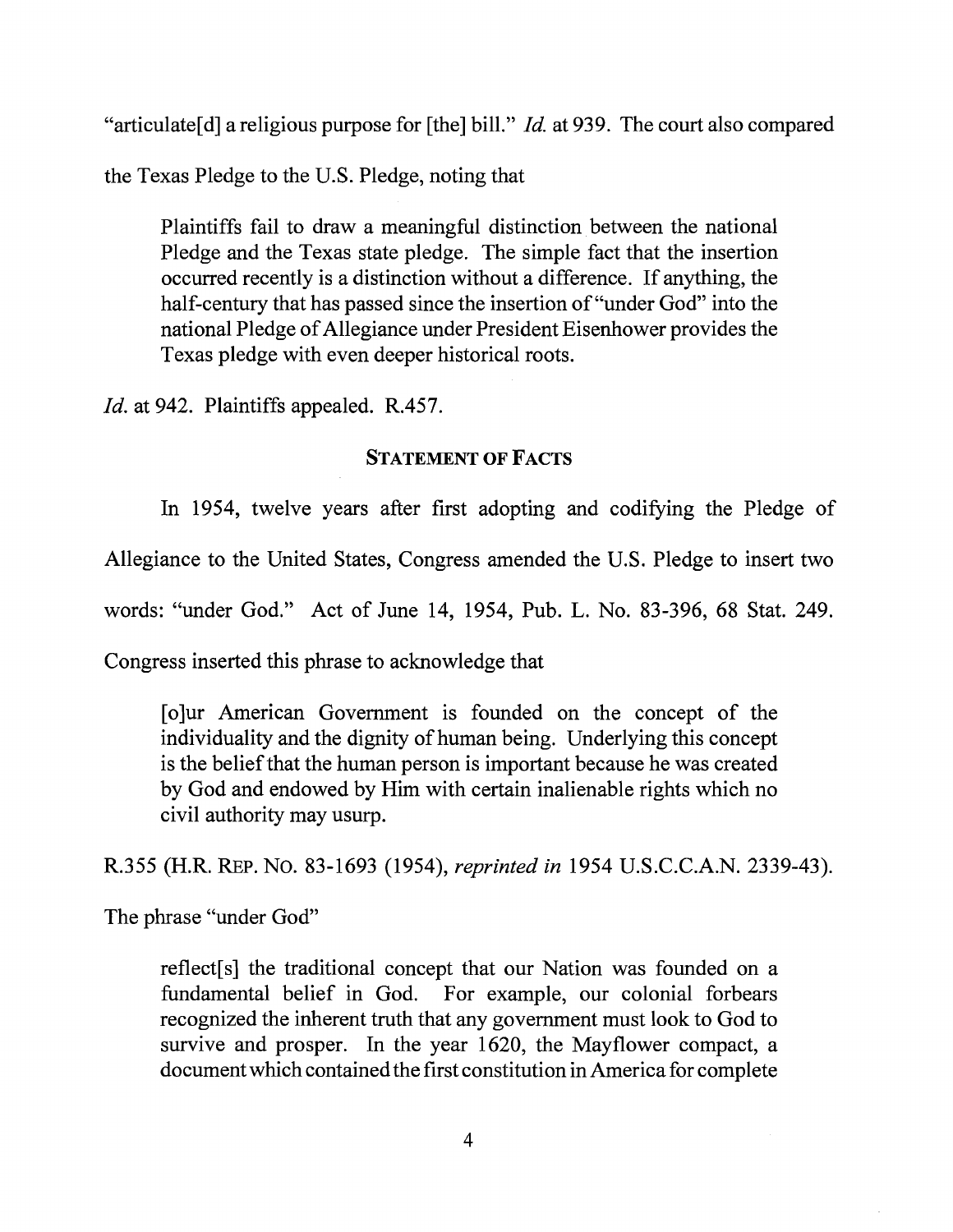self-government, declared in the opening sentence "In the name of God. Amen."

Id. The legislative history of the amendment also includes references to William Penn, the Declaration of Independence, the Gettysburg Address, and U.S. Supreme Court opinions, all to illustrate that our Nation's political philosophy is deeply rooted in the religious convictions of our Founders. *Id.* at  $355-56$ . The history also reflects that the amendment "is not an act establishing a religion or one interfering with the 'free exercise' of religion." Id. at 356-57 (citing Zorach v. Clauson, 343 U.S. 306, 3 12-13 (1952)).

Virtually every court to have addressed the issue, whether squarely or in passing, has concluded that the U.S. Pledge does not violate the U.S. Constitution. In 2002, however, the Ninth Circuit disagreed and struck down the U.S. Pledge as a violation ofthe Establishment Clause. Newdow v. US. Cong., 292 F.3d 597 (9th Cir. 2002). In response, Congress approved legislation condemning the ruling and reaffirming that the U.S. Pledge is constitutional, both facially and as applied by public school teachers leading willing students in its recitation. Act of Nov. 13, 2002, Pub. L. No. 107-293, *\$5* 1-2, 116 Stat. 2057-2060. The U.S. Supreme Court subsequently reversed the Ninth Circuit decision on standing grounds. Elk Grove Unified Sch. Dist. v. Newdow, 542 U.S.  $1$  (2004).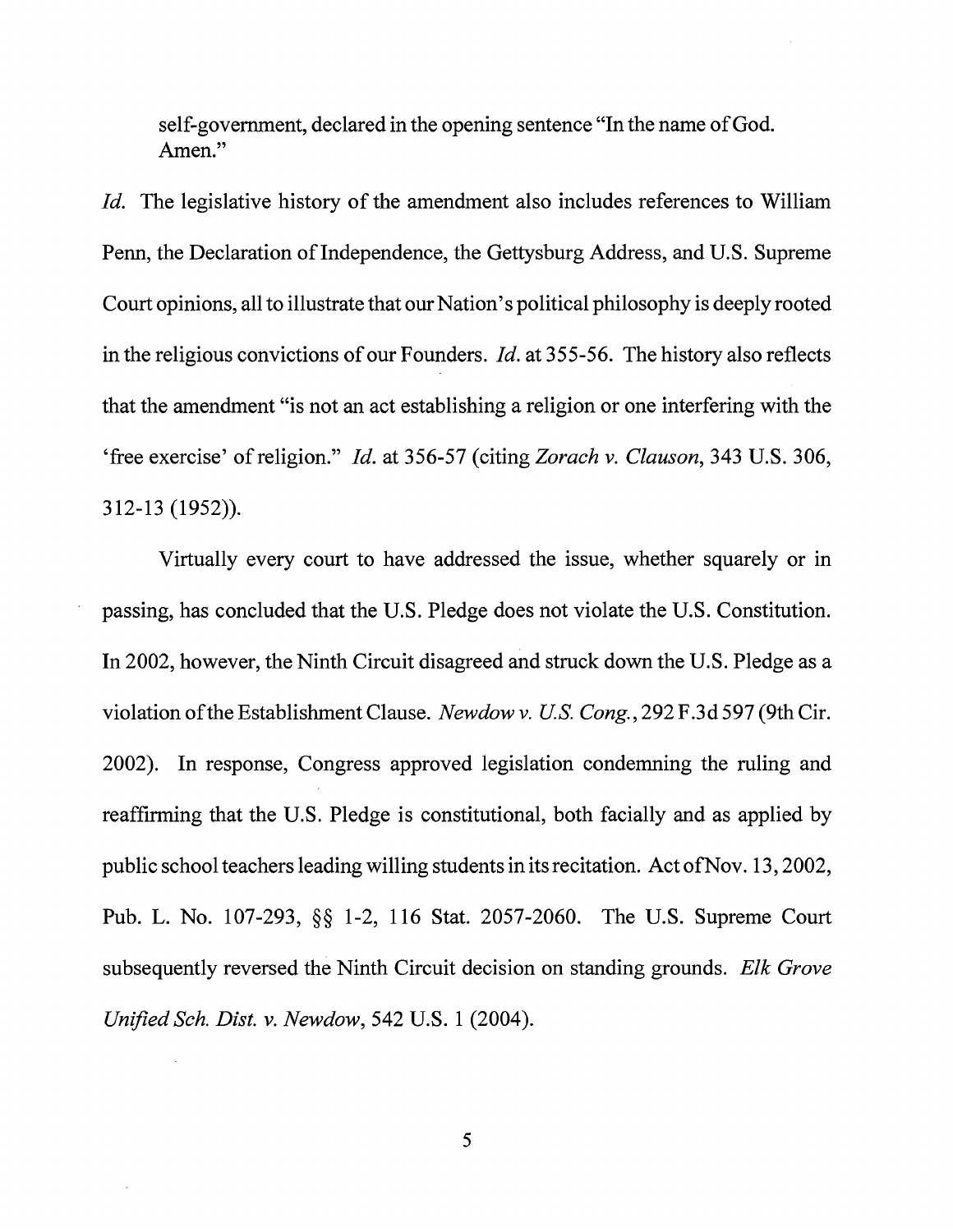In 2007, the Texas Legislature amended the Texas Pledge to read: "Honor the Texas flag; I pledge allegiance to thee, Texas, one state under God, one and indivisible." TEX. GOV'T CODE § 3100.101 (emphasis added). Like the 1954 amendment to the U.S. Pledge, the purpose of the 2007 amendment to the Texas Pledge was to acknowledge our heritage and our Founders. Senate sponsor Dan Patrick noted that "House Bill 1034 will acknowledge our Judeo-Christian heritage by placing the words under God in the state pledge." R.338 (Hearing on Tex. H.B. 1034 Before the Senate Comm. on State Affairs, 80th Leg., R.S. (May 14, 2007)); R.343 (Debate on Tex. H.B. 1034 on the Floor of the Senate, 80th Leg., R.S. (May 1 8th, 2007)). Likewise, House sponsor Debbie Riddle explained "that [Texas], even when it was its own nation, was founded on the belief that we should have the right to acknowledge God." R.3 16 (Hearings on Tex. H.B. 1034 Before the House Comm. on Culture, Recreation, and Tourism, 80th Leg., R.S. (Mar. 20,2007)).

The record further reflects that the Legislature, in amending the Texas Pledge, explicitly intended to mirror the U.S. Pledge. On the House floor, Representative Riddle stated that the Texas Pledge should acknowledge our heritage in the same way as the U.S. Pledge: "[Iln our national pledge, we say 'one nation under God.' I felt like it was altogether right and appropriate for us to have in our state pledge, that we would say 'one State under God."' R.335 (H.J. ofTex., 80th Leg., R.S. 3 145 (2007)). Although some legislators thought the bill was ill-advised, none disputed the purpose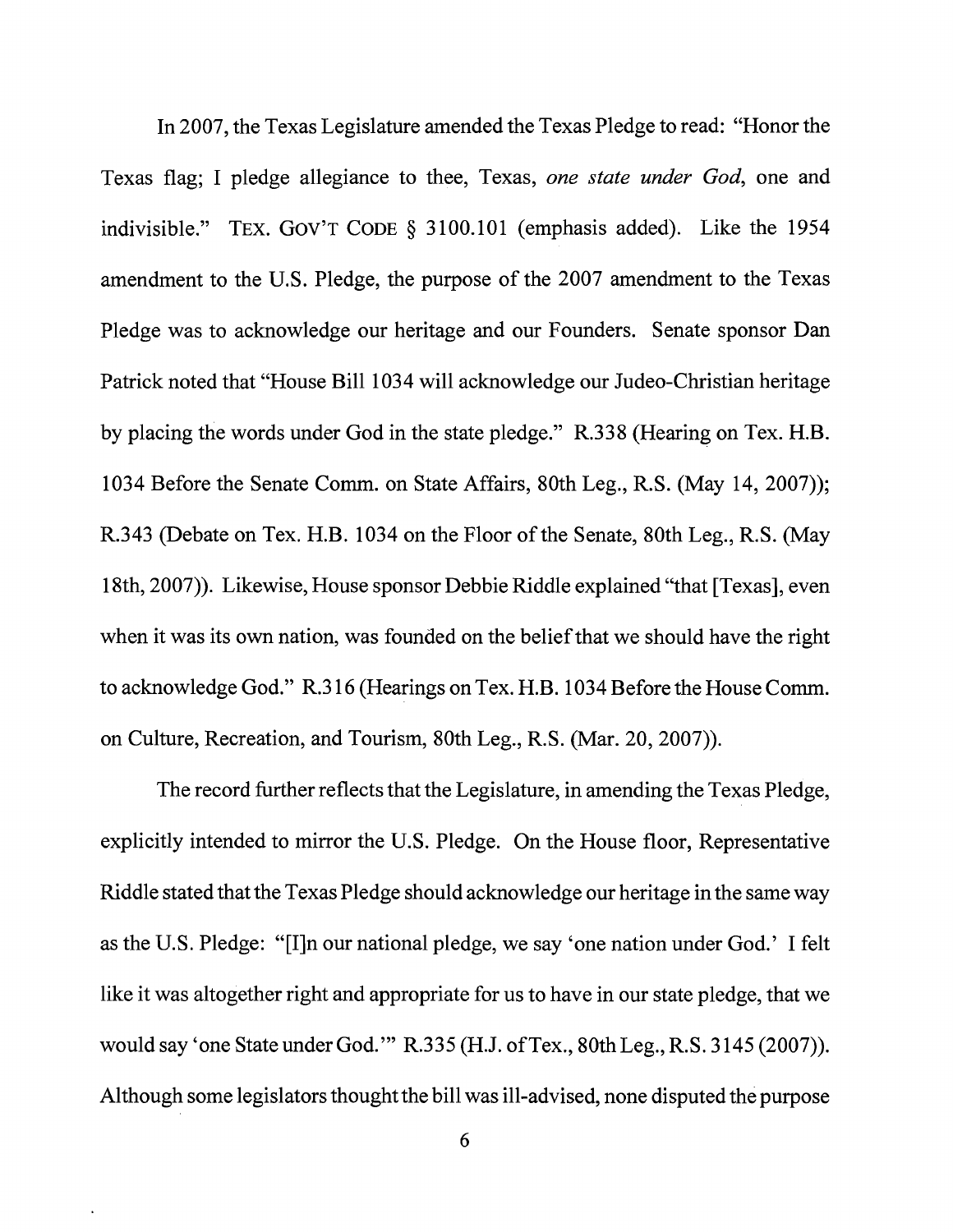of acknowledging our heritage. R. 221. **See also** R.360 (House Comm. on Culture, Recreation, & Tourism, Bill Analysis, Tex. H.B. 1034, 80th Leg., R.S. (2007)) (purpose of adding "under God" to the Texas Pledge was to "acknowledge our Judeo-Christian heritage"); R.361 (Senate Comm. on State Affairs, Bill Analysis, Tex. H.B. 1034, 80th Leg., R.S. (2007)).

### **SUMMARY OF ARGUMENT**

For 55 years, public school children have begun each school day pledging allegiance to "one Nation under God."  $4$  U.S.C. § 4. Throughout this period, the Supreme Court has cited this practice approvingly, assuring the Nation that the First Amendment permits, and indeed protects, such practices. Likewise, this Court has rejected as "frivolous" a challenge to the words "under God" in the U.S. Pledge. The words "under God" have the same purpose and effect in the Texas Pledge as they do in the U.S. Pledge. Accordingly, Plaintiffs' facial challenge to the Texas Pledge should be rejected, and the judgment below should be affirmed.

#### **ARGUMENT**

### **I. PLAINTIFFS CHALLENGE THE TEXAS PLEDGE ONLY ON ITS FACE.**

Plaintiffs do not dispute that they have challenged the constitutionality of the Texas Pledge only on its face—and that they have not challenged a particular application of the Texas Pledge, as required to raise an "as applied" challenge. **See,**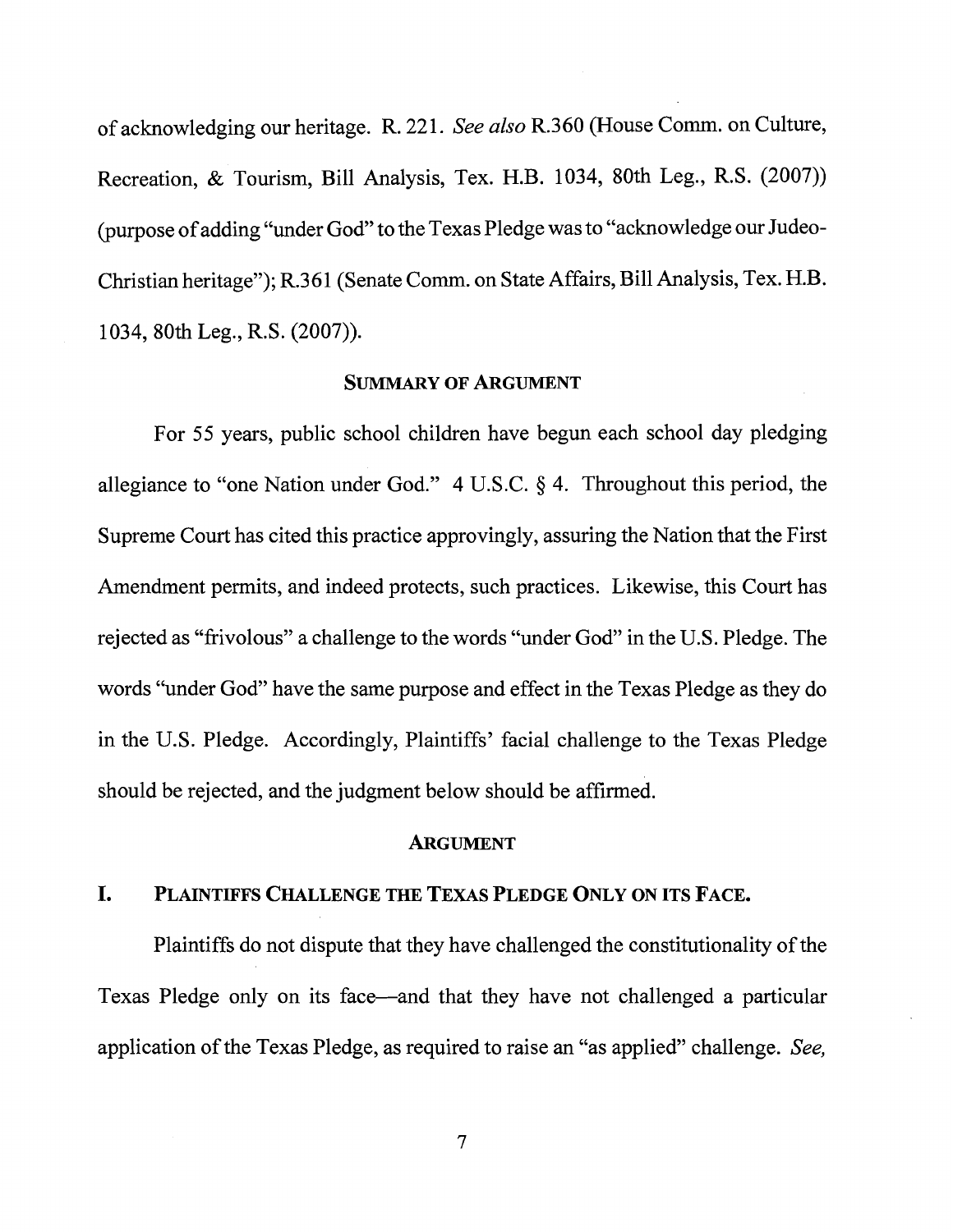e.g., Pltfs' Br. at 7 ("This is a challenge to the [Texas Pledge]."); Tr. 29 ("It's all—all pretty much a facial challenge.").

Plaintiffs argue, however, that there is no distinction between facial and "as applied" challenges in the Establishment Clause context. Pltfs' Br. at 10-14. The argument plainly fails. Both the Supreme Court and this Court have recognized such a distinction, including in Establishment Clause cases. See, e.g., Cutter v. Wilkinson, 544 U.S. 709, 725 (2005) ("[Wle emphasize that respondents have raised a facial challenge to [RLLJIPA's] constitutionality.") (quotations omitted); Bowen v. Kendrick, 487 U.S. 589, 618 (1988) ("[W]e conclude that the AFLA does not violate the Establishment Clause 'on its face.' We turn now to consider whether . . . the AFLA was unconstitutional as applied."); Croft, 562 F.3d at 750 ("All of these speculative possibilities may be fertile ground for as-applied challenges to the statute if they occur. But we should not engage in such speculation on a facial review of the law.").

Accordingly, Plaintiffs challenge the Texas Pledge only on its face—and therefore, to succeed on that challenge, they must show that the Texas Pledge is unconstitutional in all of its applications. See, e.g., Barnes, 992 F.2d at 1343. Plaintiffs plainly fail in this regard, because they cannot show that the Texas Pledge is unconstitutional in  $any$ —let alone  $all$ —of its applications.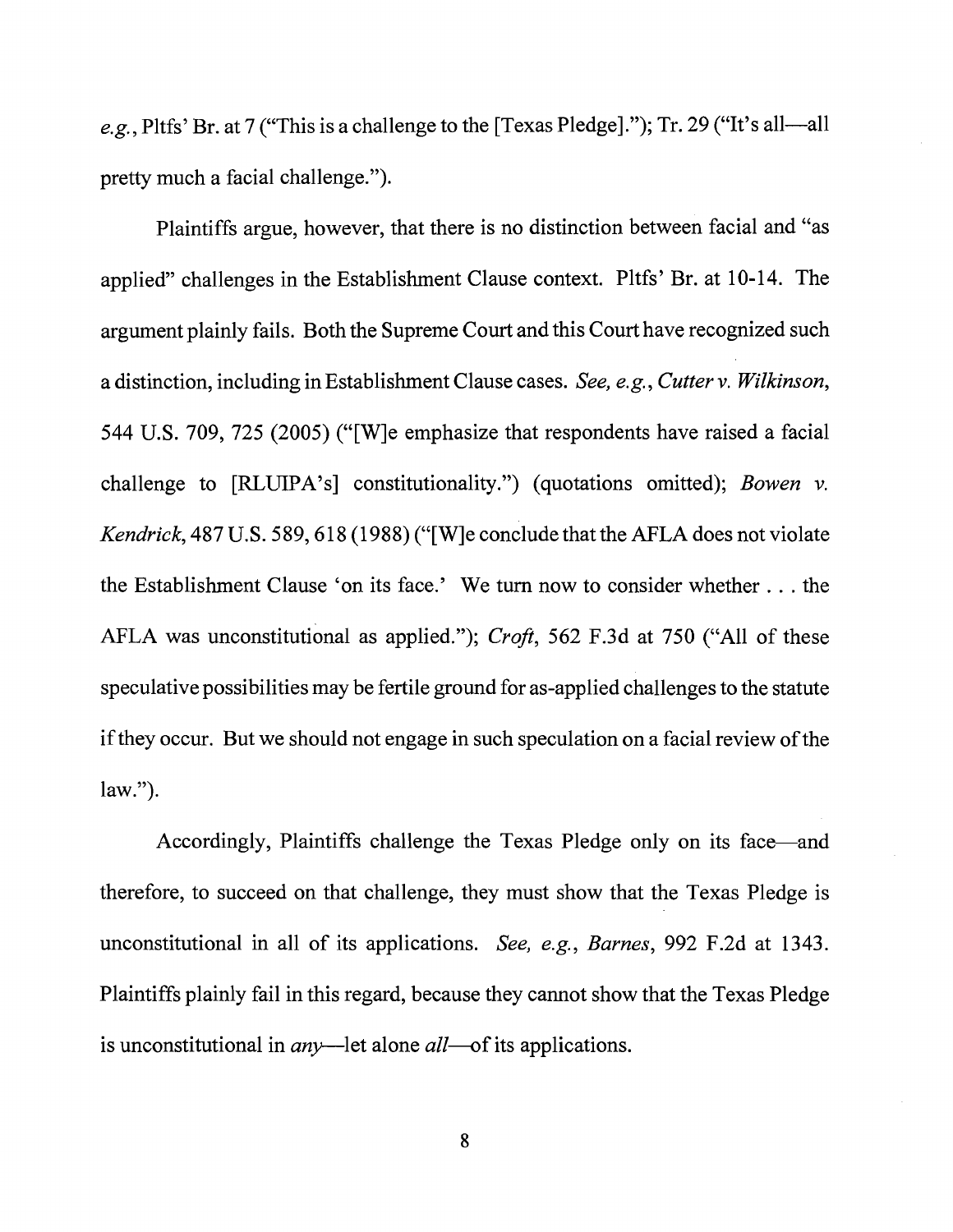# **11. THE VOLUNTARY RECITATION OF THE U.S. PLEDGE OF ALLEGIANCE, INCLUDING THE WORDS "UNDER GOD," IS A PATRIOTIC, NOT RELIGIOUS, EXERCISE ACKNOWLEDGING OUR NATION'S HERITAGE.**

It is well settled that government acknowledgments of our religious heritage do not violate the Establishment Clause. See, e.g., Marsh v. Chambers, 463 U.S. 783, 792 (1983) ("the practice of opening legislative sessions with prayer. . . is not. . . an 'establishment' of religion or a step toward establishment; it is simply a tolerable acknowledgment of beliefs widely held among the people ofthis country"). Quite the contrary, the Supreme Court has consistently warned courts not to construe the Establishment Clause in a manner that "press[es] the concept of separation of Church and State to . . . extremes to condemn" the "references to the Almighty that run through our laws, our public rituals [and] our ceremonies." Zorach, 343 U.S. at 313. The U.S. Pledge falls well within this tradition of religious acknowledgment, as has been recognized by virtually every court to consider the issue.

## **A. The Supreme Court Has Repeatedly Endorsed the U.S. Pledge.**

The Supreme Court has never had occasion to enter judgment respecting the constitutionality of the U.S. Pledge. Nevertheless, the Court has repeatedly made clear its view that the Pledge is entirely constitutional.

For example, although the question was squarely presented in 2004, the Court did not ultimately reach the merits, instead concluding that the petitioner lacked standing to bring the suit. Elk Grove, 542 U.S. at 17-18. Even so, the majority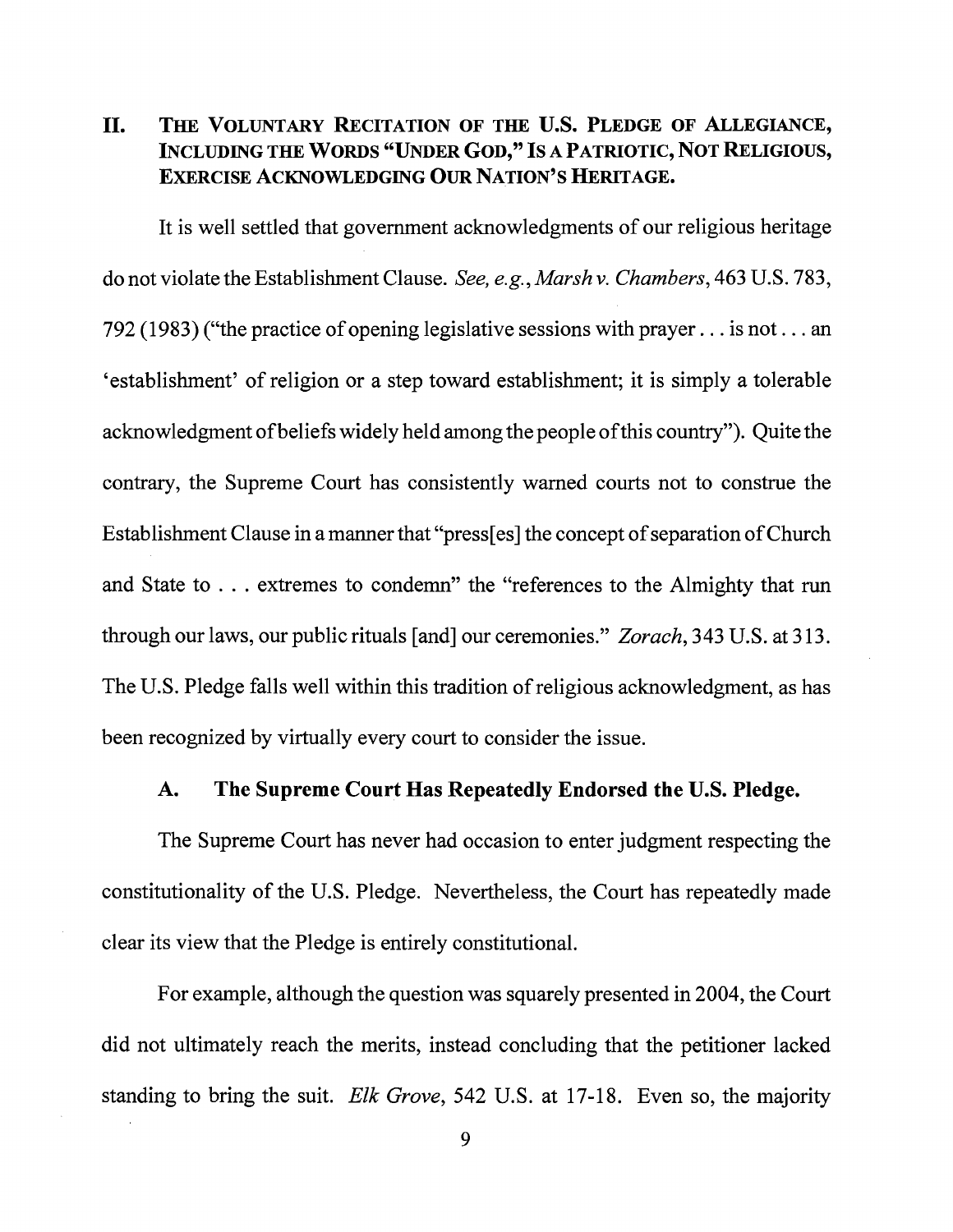opinion took special care to note that, "[als its history illustrates, the Pledge of Allegiance evolved as a common public acknowledgment of the ideals that our flag symbolizes. Its recitation is a *patriotic exercise* designed to foster national unity and pride in those principles." *Id.* at 6 (emphasis added). Moreover, three other justices, who would have reached the merits, each stated explicitly what the majority made implicit—that recitation of the Pledge is a patriotic, not religious, exercise, and that it is entirely constitutional. See id. at 33 (Rehnquist, C.J., concurring), id. at 44-45 (O'Connor, J., concurring), id. at 54 (Thomas, J., concurring).

In other rulings, the Supreme Court has invoked the Pledge as a baseline for what the Establishment Clause indisputably permits. In Lynch v. Donnelly, 465 U.S. 668 (1984), for example, the majority upheld a religious display featuring a creche, noting that "display of the creche is no more an advancement or endorsement of religion" than other instances of "Congressional and Executive recognition" of religion, id. at 683, including "the language 'One nation under God,' as part of the Pledge of Allegiance to the American flag." *Id.* at 676. Moreover, although they disagreed about the issues presented in that case, all nine justices in Lynch endorsed the Pledge. See id. at 716-17 (Brennan, J., dissenting) ("The references to God contained in the Pledge of Allegiance . . . [are] protected from Establishment Clause scrutiny chiefly because they have lost . . . any significant religious content . . . [and] are uniquely suited to serve such wholly secular purposes as solemnizing public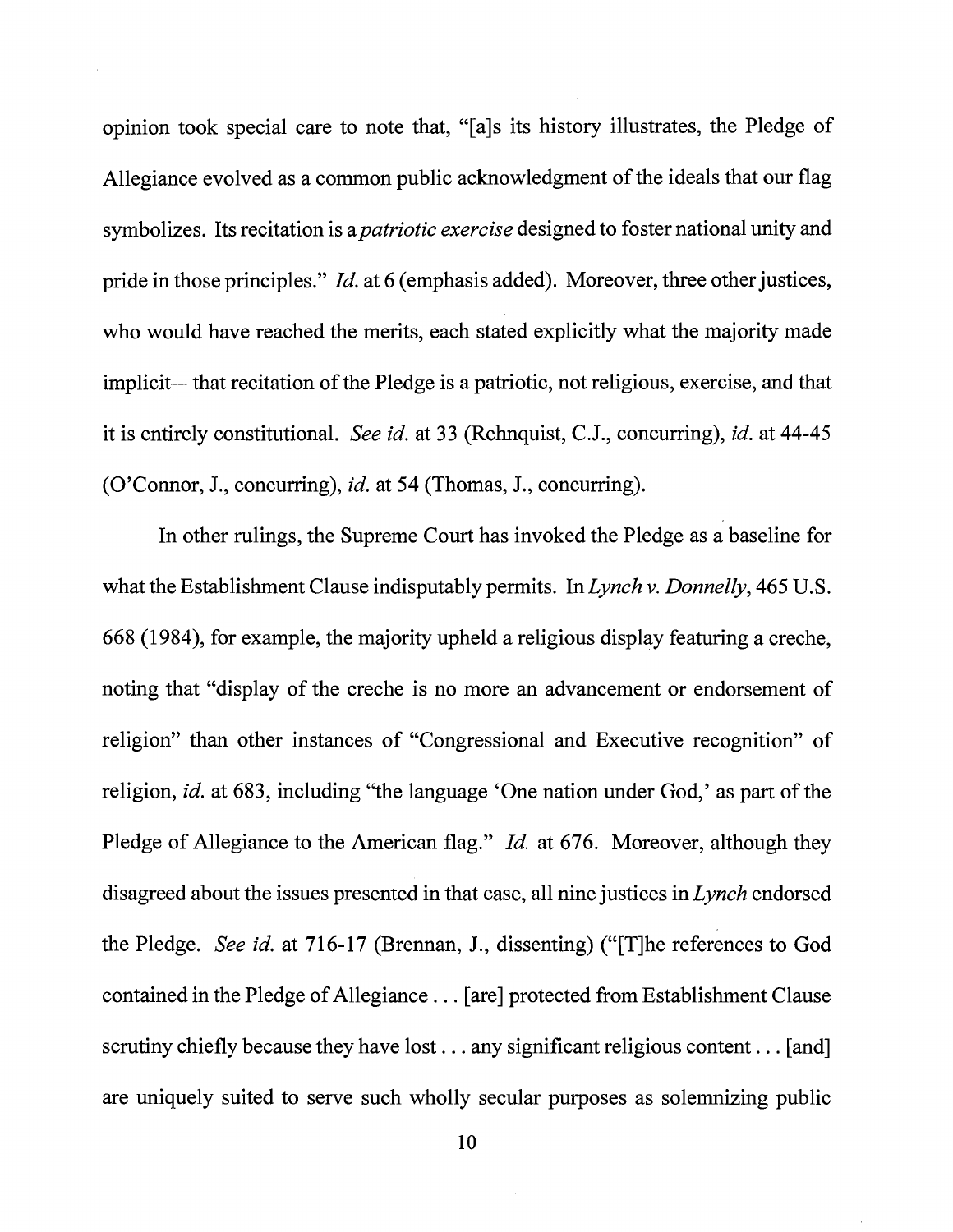occasions."). Similarly, in County of Allegheny v. ACLU, 492 U.S. 573 (1989), the Court reaffirmed the Pledge "as consistent with the proposition that government may not communicate an endorsement of religious belief," noting the "obvious" difference it found between the "nonsectarian references to religion" in the U.S. Pledge and motto, on the one hand, and an isolated creche display, which "demonstrate[d] the government's allegiance to a particular sect," on the other hand. *Id.* at 602-03.

In each of these cases, the Court did not merely mention the Pledge in passing. To the contrary, the constitutionality of the Pledge played a key role in the Court's analysis, providing a prominent example of the "unbroken history of official acknowledgment by all three branches of government of the role of religion in American life from at least 1789." Lynch, 465 U.S. at 674. This history underlies the Court's analysis and "help[s] explain why the Court consistently has declined to take a rigid, absolutist view of the Establishment Clause." *Id.* at 678.'

<sup>1.</sup> Likewise, numerous justices have invoked the Pledge, along with other similar religious acknowledgments, as constitutional guideposts. See, e.g., Lee v. Weisman, 505 U.S. 577,633 (1992) (Scalia, J., dissenting, joined by Rehnquist, C.J., and White & Thomas, JJ.); Wallace v. Jaffree, 472 U.S. 38, 78 n.5 (1985) (O'Connor, J., concurring); id. at 88 (Burger, C.J., dissenting); County of Allegheny, 492 U.S. at 674 n.10 (Kennedy, J., concurring and dissenting, joined by Rehnquist, C.J., and White & Scalia, JJ.); Engel v. Vitale, 370 U.S. 421, 449-50 (1962) (Stewart, J., dissenting); Schempp, 374 U.S. at 307-8 (1963) (Goldberg, J., concurring, joined by Harlan, J.). But see Engel, 370 U.S. at 437 & n.l, 439-41 (Douglas, J., concurring) (condemning legislative chaplains, use of the Bible for administration of oaths, use of GI Bill funds in denominational schools, the national motto "In God We Trust," federal tax exemptions for religious organizations, "God save the United States and this Honorable Court," and the Pledge of Allegiance as unconstitutional).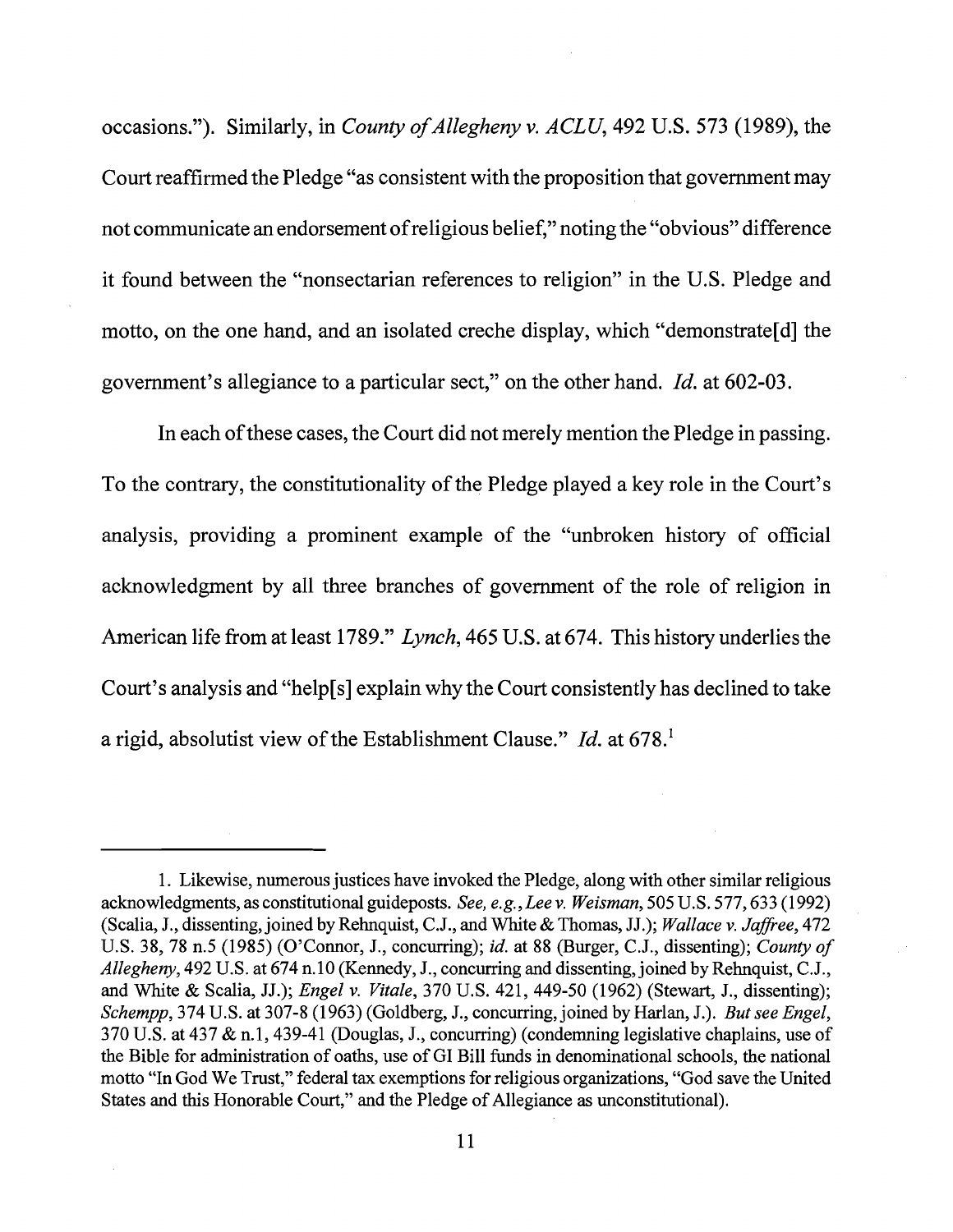These statements are noteworthy. As one court of appeals observed: "If the Court proclaims that a practice is consistent with the establishment clause, we take its assurances seriously. If the Justices are just pulling our leg, let them say so." Sherman v. Cmty. Consol. Sch. Dist. 21,980 F.2d 437,448 (7th Cir. 1992).

# **B. Numerous Federal Courts, Including This Court, Have Upheld the U.S. Pledge.**

Given the Supreme Court's repeated assurances that the U.S. Pledge is constitutional, it is unsurprising that this Court recently condemned an Establishment Clause challenge to it as "frivolous"—finding that "[a] reasonable observer would not conclude that the disputed phrases, symbols, and actions [including the Pledge] evince Governmental approval of religion." Mellen, 105 F. App'x at 566. See also Doe v. Tangipahoa Parish Sch. *Bd.,* 473 F.3d 188,198 (5th Cir. 2006) ("References to God in a motto or pledge . . . have withstood constitutional scrutiny . . . and do not give an impression of government approval."); Murray v. City of Austin, 947 F.2d 147, 154-55 (5th Cir. 1991) ("government use of religious acknowledgment, if not religious belief, is allowed: e.g., . . . the pledge of allegiance").

Two other circuits have likewise upheld the U.S. Pledge against Establishment Clause challenge. After first stating that "[tlhe Establishment Clause works to bar sponsorship, financial support, and active involvement of the sovereign in religious activity," the Fourth Circuit concluded that "[tlhe Pledge, which is not a religious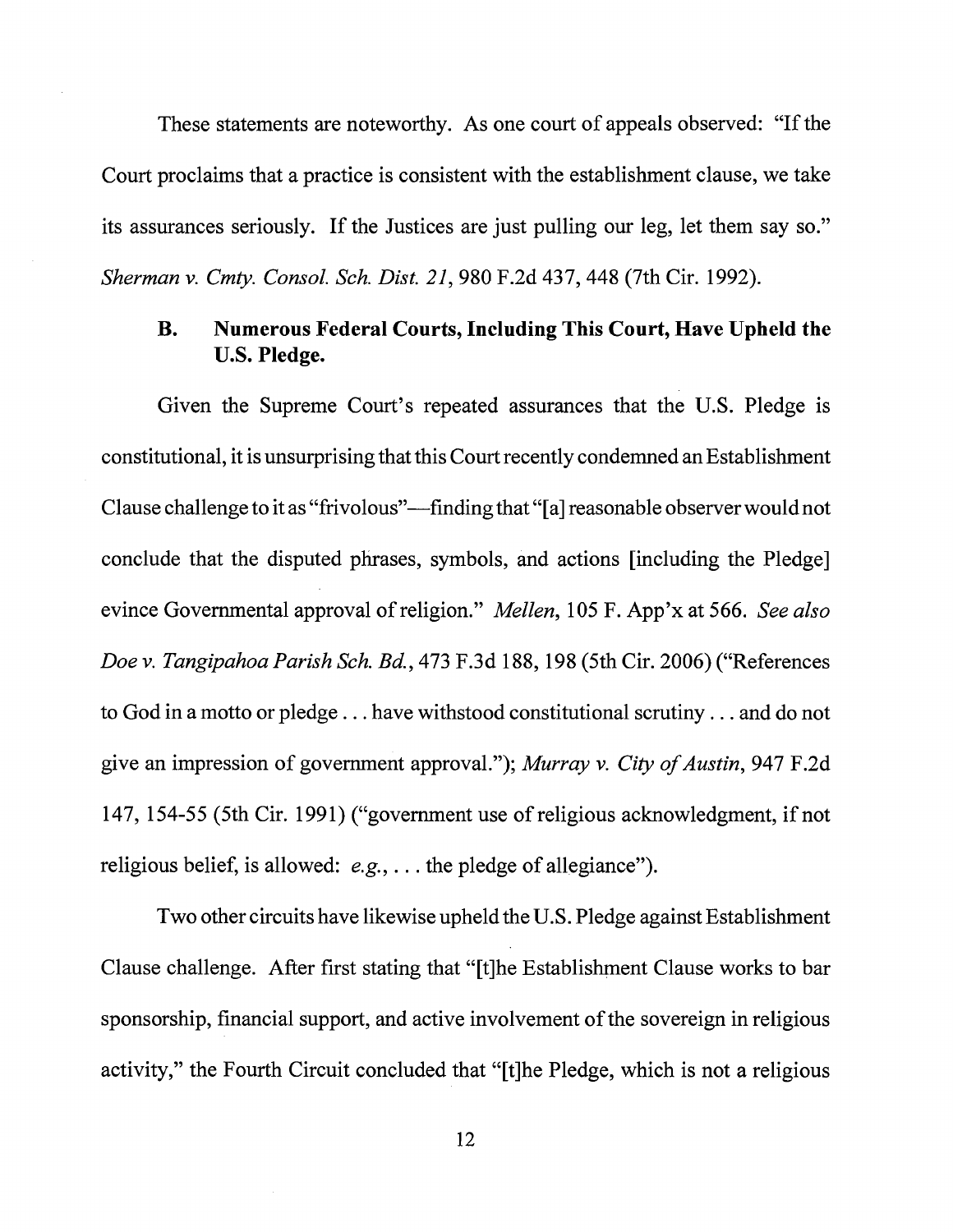exercise, poses none of these harms and does not amount to an establishment of religion." Myers v. Loudoun County Pub. Schs., 418 F.3d 395,408 (4th Cir. 2005) (quotation omitted). The Seventh Circuit also upheld the U.S. Pledge, reasoning that "[u]nless we are to treat the founders of the United States as unable to understand their handiwork (or, worse, hypocrites about it), we must ask whether those present at the creation deemed ceremonial invocations of God as 'establishment.' They did not." Sherman, 980 F.2d at 445. See also Freedom from Religion Found. v. Hanover Sch. Dist., No. 07-356,2009 WL 3227860, at \*8 (D.N.H. Sept. 30,2009) ("Inclusion of the words 'under God,' in context, does not convert the Pledge into a prayer or religious exercise.").

As previously noted, the only court to strike down the U.S. Pledge was the Ninth Circuit. See Newdow, 292 F.3d at 612. That judgment was later reversed by the Supreme Court on standing grounds. Elk Grove, 542 U.S. 1. Moreover, the United States and all **fifty** States joined together to urge reversal of the Ninth Circuit. See Brief for the United States as Respondent Supporting Petitioners, in Elk Grove Unified Sch. Dist. v. Newdow, No. 02-1624, 2003 WL 23051994 (U.S. Dec. 19, 2003); Brief for Texas, et al., as Amici Curiae in Support of Petitioners, in Elk Grove Unified Sch. Dist. v. Newdow, No. 02-1624, 2003 WL 23011472 (U.S. Dec. 18, 2003); see also Brief for the United States in Opposition, in Newdow v. U.S. Cong., No. 03-7,2003 WL 22428408 (U.S. Aug. 4,2003).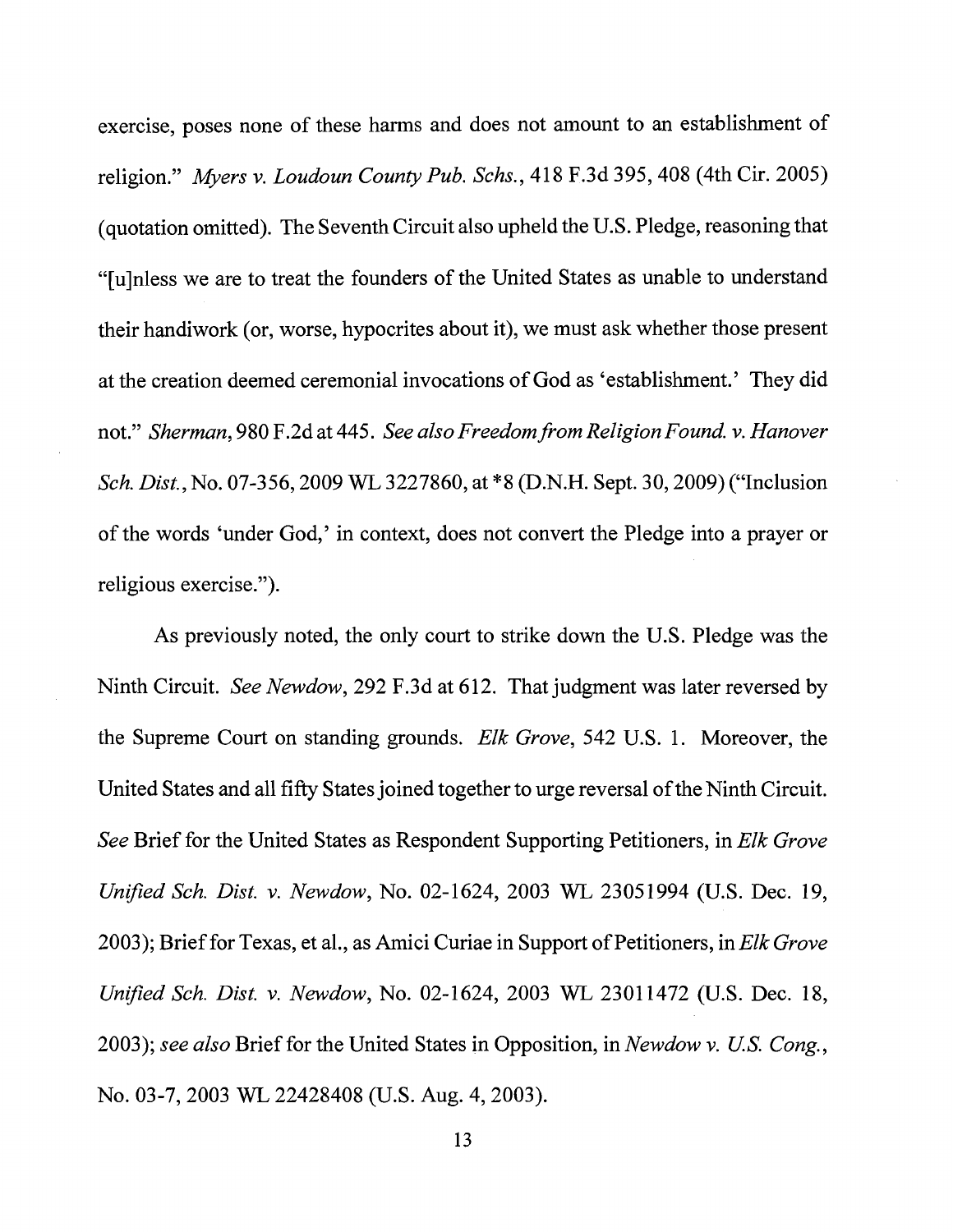Various circuits have also expressed support for the U.S. Pledge, and other similar religious acknowledgments, in passing. See, e.g., Glassroth v. Moore, 335 F.3d 1282, 1301 (11th Cir. 2003) (noting Supreme Court's approval of the Pledge and other acknowledgments); Freethought Soc 'y v. Chester County, 334 F.3d 247,264 (3rd Cir. 2003) (noting constitutionality of the official use of "God save the United States and this Honorable Court" and "In God We Trust"); ACLU v. Capitol Square Review & Advisory Bd., 243 F.3d 289, 291 (6th Cir. 2001) (upholding Ohio state motto: "With God, All Things Are Possible"); ACLUv. City of Plattsmouth, 419 F.3d 772, 777 (8th Cir. 2005) (en banc) (noting Supreme Court approval of "patriotic invocations of God and official acknowledgments of religion's role in our Nation's history").

This near-unanimity among federal courts that the Pledge is constitutional "is striking," particularly considering that the Establishment Clause is an "area of law sometimes marked by befuddlement and lack of agreement." Myers, 4 18 F.3d at 406.

# **111. THE TEXAS PLEDGE ISCONSTITUTIONALLY INDISTINGUISHABLE FROM THE U.S. PLEDGE.**

The Texas Pledge is, for Establishment Clause purposes, indistinguishable from the U.S. Pledge and should be upheld accordingly. As this Court recently observed, "the obvious purpose of [both] pledges is to inculcate patriotism among students." Croft, 562 F.3d at 747. Both pledges are patriotic exercises that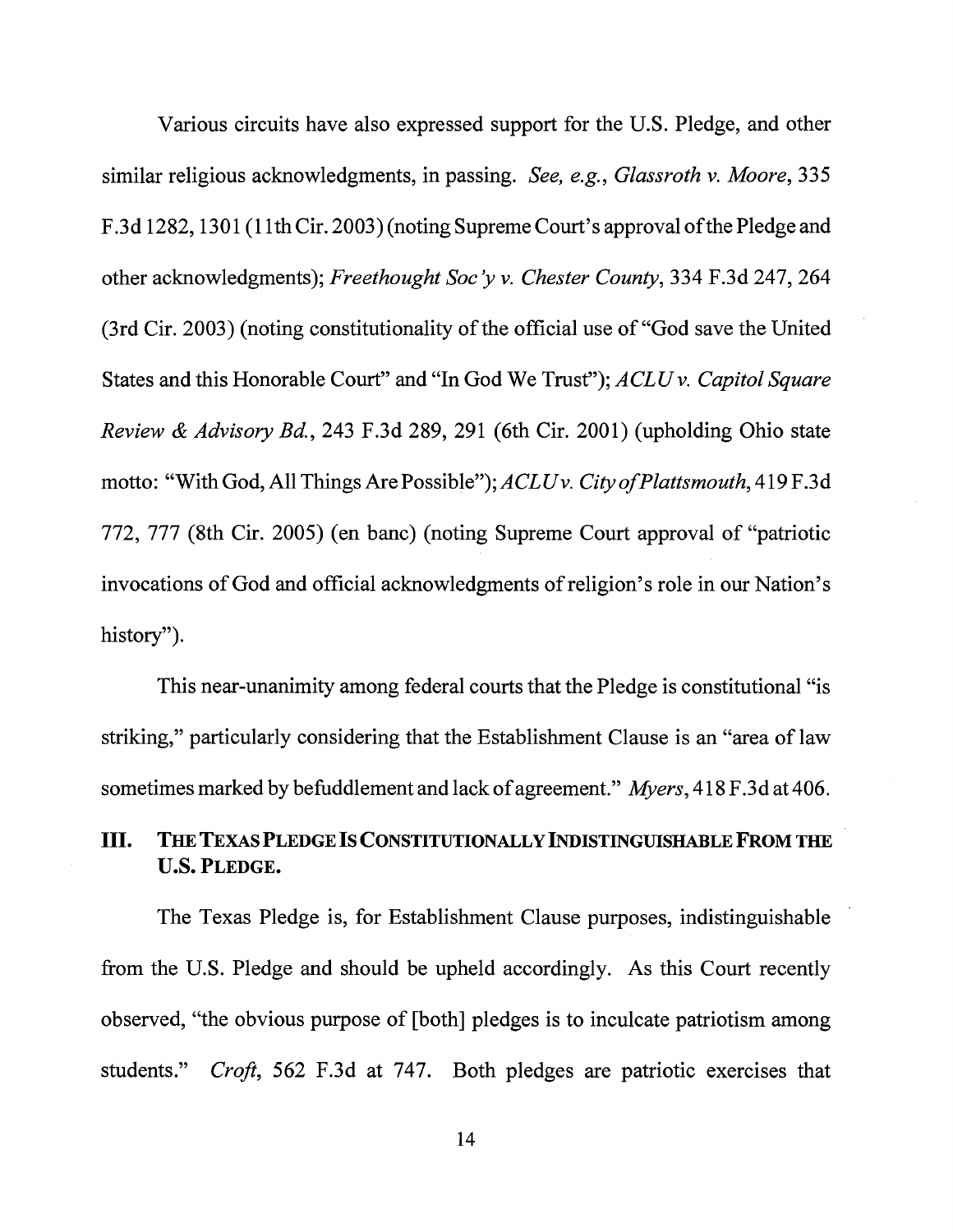acknowledge our Nation's heritage. Both are recited at the opening of each school day to promote patriotism and contemplation. See TEX. EDUC. CODE *5* 25.082(b); Croft, 562 F.3d at 746. And "it would be incongruous to interpret [the Establishment Clause] as imposing more stringent First Amendment limits on the states than the draftsmen imposed on the Federal Government." Van Orden v. Perry, 545 U.S. 677, 688 (2005) (plurality opinion) (quoting Marsh, 463 U.S. at 790-91).

Plaintiffs hope to distinguish the Texas Pledge by noting that it was amended only recently to include the words "under God." Pltfs' Br. at 22. But patriotic acknowledgments of religion are constitutional, not because the practices are old, but because they fit into the "unbroken history of official acknowledgment by all three branches of government of the role of religion in American life." Van Orden, 545 U.S. at 686 (plurality opinion). fndeed, the U.S. Pledge had contained the words "under God" for less than a decade when Justice Brennan observed that "daily recitation of the Pledge of Allegiance . . . adequately serve[s] the solely secular purposes ofthe devotional activities without jeopardizing either the religious liberties of any members of the community or the proper degree of separation between the spheres of religion and government." *Schempp*, 374 U.S. at 281.

Not surprisingly, then, the Texas Pledge, like the U.S. Pledge, easily satisfies the various Establishment Clause doctrines set forth by the Supreme Court.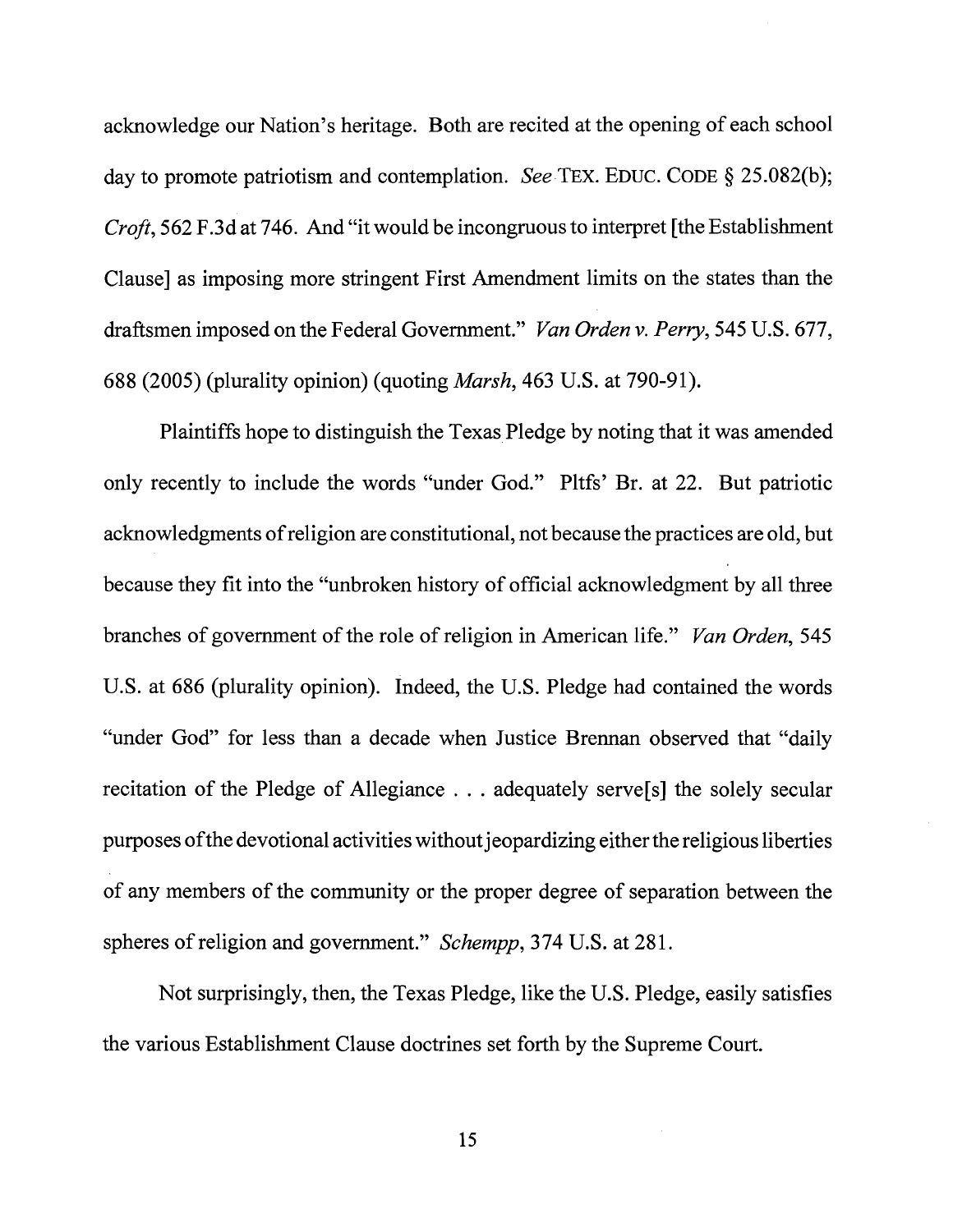# **IV. THE TEXAS PLEDGE, NO LESS THAN THE U.S. PLEDGE, SATISFIES TRADITIONAL ESTABLISHMENT CLAUSE JURISPRUDENCE.**

### **A. The Words "Under God" are "Nonsectarian."**

"The clearest command of the Establishment Clause is that one religious denomination cannot be officially preferred over another." Allegheny, 492 U.S. at 605 (quoting Larson v. Valente, 456 U.S. 228,244 (1982)). Plaintiffs contend that the Texas Pledge violates the anti-sectarian principle articulated in Larson and reaffirmed in *Allegheny*. Pltfs' Br. at 40-41.

But *Allegheny* itself confirms the validity of the U.S. Pledge under the *Larson* standard, when it notes that the reference to God in the Pledge is "obvious[ly] . . . nonsectarian." See Allegheny, 492 U.S. at 603 (noting the "obvious distinction" between creche displays and references to God in the motto and the pledge" because the latter are "nonsectarian references to religion by the government"). See also Elk Grove, 542 U.S. at 42 (O'Connor, J., concurring) ("The Pledge complies with [*Larson*'s] requirement. It does not refer to a nation 'under Jesus' or 'under Vishnu,' but instead acknowledges religion in a general way: a simple reference to a generic 'God."'). Precisely the same analysis applies to the same words in the Texas Pledge.

# **B. Neither Pledge Has an Impermissible Purpose.**

Plaintiffs concede that the purpose of acknowledging our religious heritage genuinely motivated the Legislature to amend the Texas Pledge, just as it motivated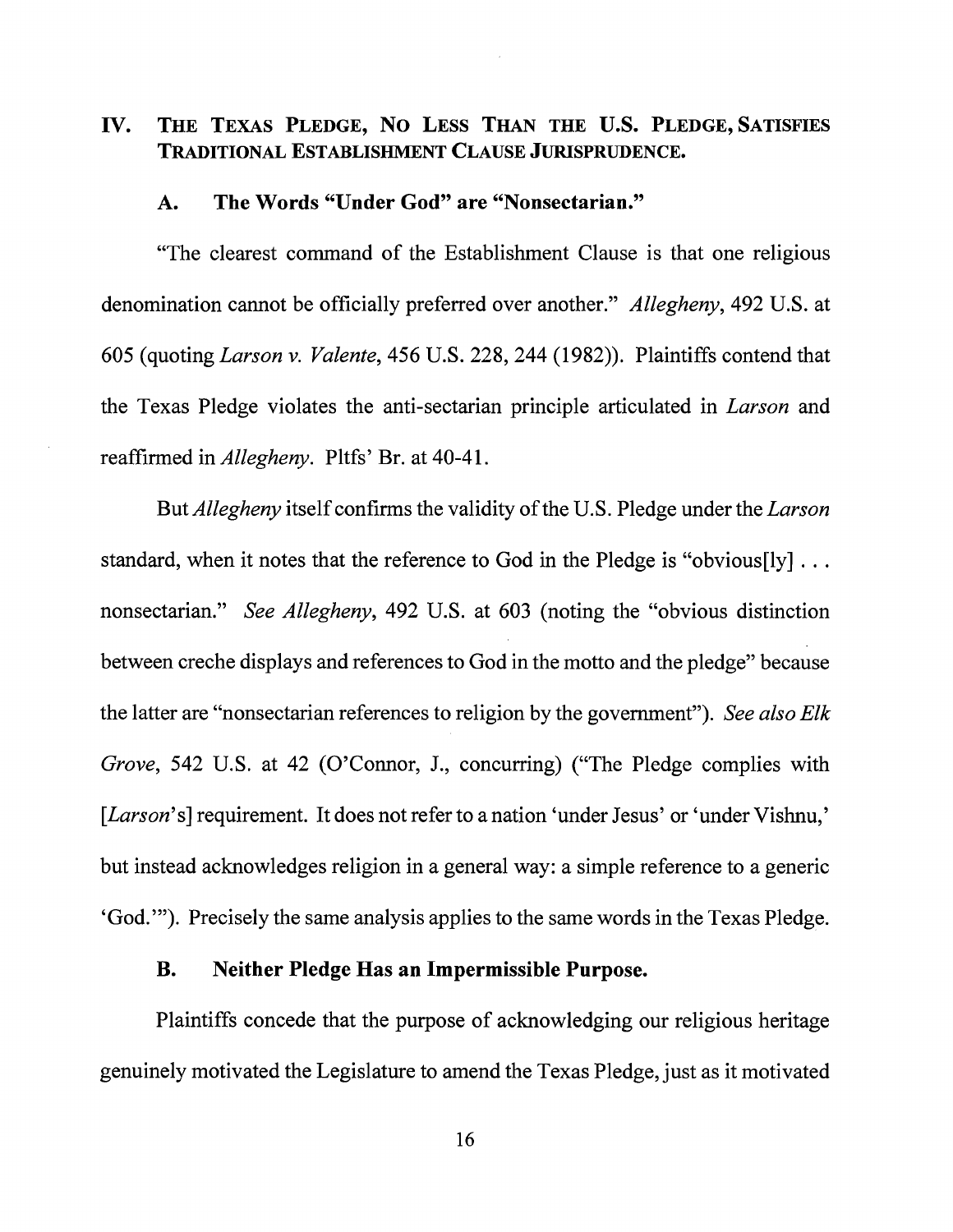Congress to amend the U.S. Pledge. Plaintiffs maintain, however, that such a purpose is not secular. Pltfs' Br. at 32, 37. For example, Plaintiffs contend that "Representative Riddle . . . dropped the pretense that the bill had a secular legislative purpose" when she affirmed that its purpose was to "acknowledge our . . . 'Judeo-Christian heritage."' Id. at 37. But there is nothing wrong with that. The same purpose motivated Congress to include the phrase "under God" in the U.S. Pledge. SeeR.354-58 (H.R. REP.No. 83-1693 (1954), reprinted in 1954 U.S.C.C.A.N. 2339- 43).

Nor is "mirroring" the U.S. Pledge a "sham purpose," as Plaintiffs contend. Pltfs' Br. at 32-37. To the contrary, the Legislature sincerely (and understandably) believed that simply tracking the language of the U.S. Pledge affirming that we are "under God" was the safest and smoothest means of achieving its purpose to acknowledge our religious heritage. See, e.g., R.361 (Senate Comm. on State Affairs, Bill Analysis, Tex. H.B. 1034, 80th Leg., R.S. (2007)) ("[President] Eisenhower signed legislation in 1954 to affirm [our religious heritage] by placing the phrase 'under God' in the [U.S. Pledge]. Placing the phrase 'under God' in the [Texas Pledge] may best acknowledge this heritage.").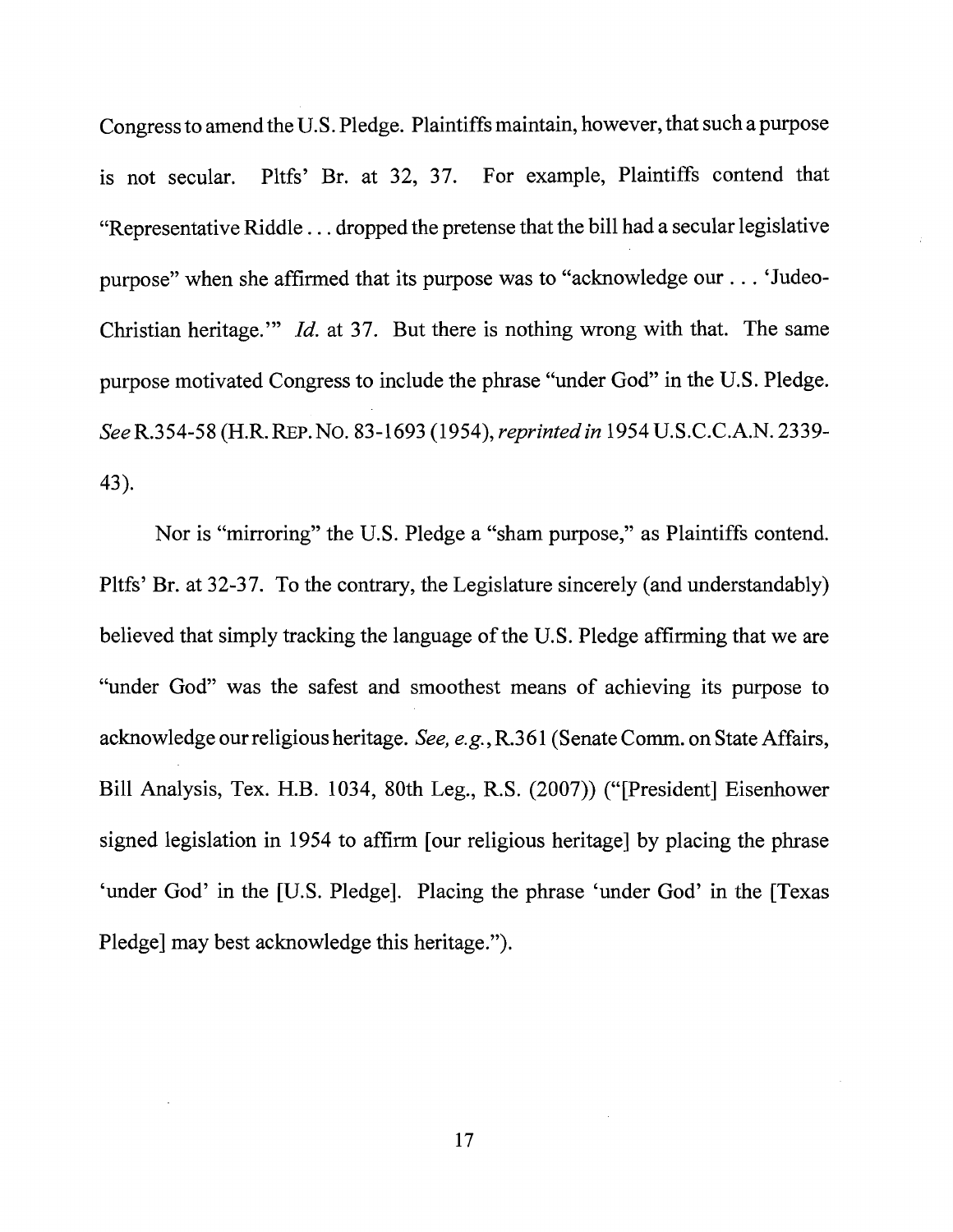# **C. Neither Pledge Has an Unconstitutional Effect.**

# **1 Recitation of Either Pledge Is a Patriotic, Not Religious, Exercise.**

The Texas Pledge must be considered as a whole; the phrase "under God" cannot be divorced fiom its larger context. See, e.g., Lynch, 465 U.S. at 680 (courts must judge religious symbols and references in their "proper context," rather than "focus<sup>[]</sup> almost exclusively" on religious aspects); *Allegheny*, 492 U.S. at 582, 620 (analyzing the full holiday display, rather than the later-added menorah in isolation).

Considered as a whole, the Texas Pledge, like the U.S. Pledge, is plainly a patriotic, rather than religious, exercise. This Court recently observed that "the obvious purpose of [both] pledges is to inculcate patriotism among students." Croft, 562 F.3d at 747. And other circuits have likewise so held. See, e.g., Myers, 418 F.3d at 407 (noting that "inclusion of ['Under God'] does not alter the *nature* of the Pledge as a patriotic activity"); Sherman, 980 F.2d at 439 ("states may require teachers to lead the Pledge and otherwise communicate patriotic values to their students").

### **2. Neither Pledge Constitutes an Endorsement of Religion.**

Plaintiffs contend that the Texas Pledge endorses a particular religious belief, in violation of the principle that government may not send the message that "religion or a particular religious belief is favored or preferred." Wallace, 472 U.S. at 70 (O'Connor, J., concurring). Pltfs' Br. at 38-40.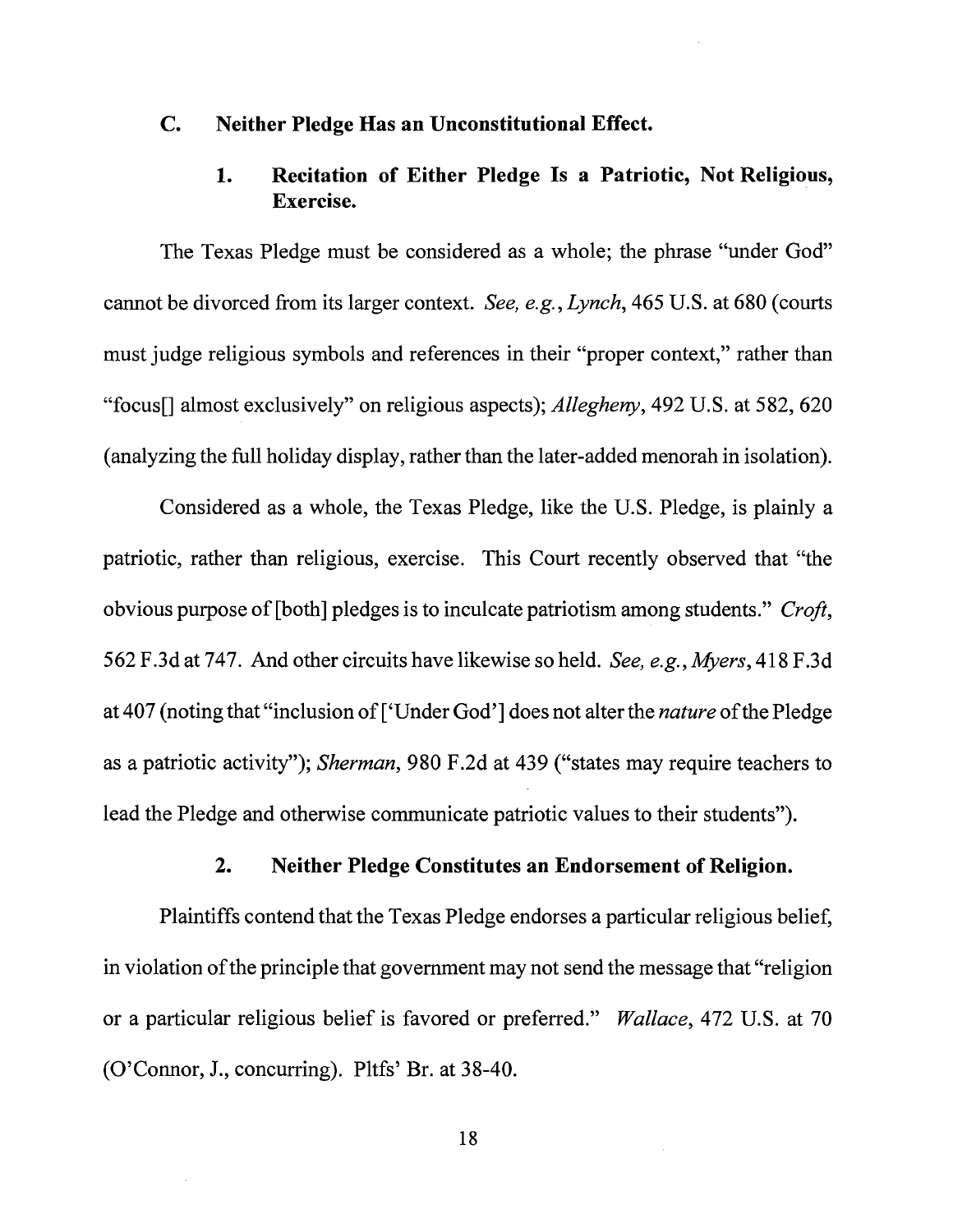The Texas Pledge does not indicate approval or preference. It simply acknowledges, within a broader patriotic statement, a basic historic fact about our Nation: that religion was significant to our Founders and to their enduring political philosophy. See Schempp, **374** U.S. at **213** ("The fact that the Founding Fathers believed devotedly that there was a God and that the unalienable rights of man were rooted in Him is clearly evidenced in their writings, from the Mayflower Compact to the Constitution itself.").

Indeed, it is difficult to discern any practical difference between the acknowledgment that we are "one Nation [or State] under God" and the Supreme Court's oft-repeated assertion, beginning with the majority opinion of Justice Douglas in Zorach, that "[wle are a religious people whose institutions presuppose a Supreme Being." **343** U.S. at **313.** See also Lynch, **465** U.S. at **675** (same); Marsh, **463** U.S. at **792** (same).

Not surprisingly, then, the Supreme Court has observed that the U.S. Pledge is entirely "consistent with the proposition that government may not communicate an endorsement of religious belief." Allegheny, **492** U.S. at **602-03.** See also Elk Grove, **542** U.S. at **36** (O'Connor, J., concurring) ("The reasonable observer. . . would not perceive these acknowledgments as signifying a government endorsement of any specific religion, or even of religion over nonreligion."). This Court has likewise found that "[a] reasonable observer would not conclude that the [U.S. Pledge]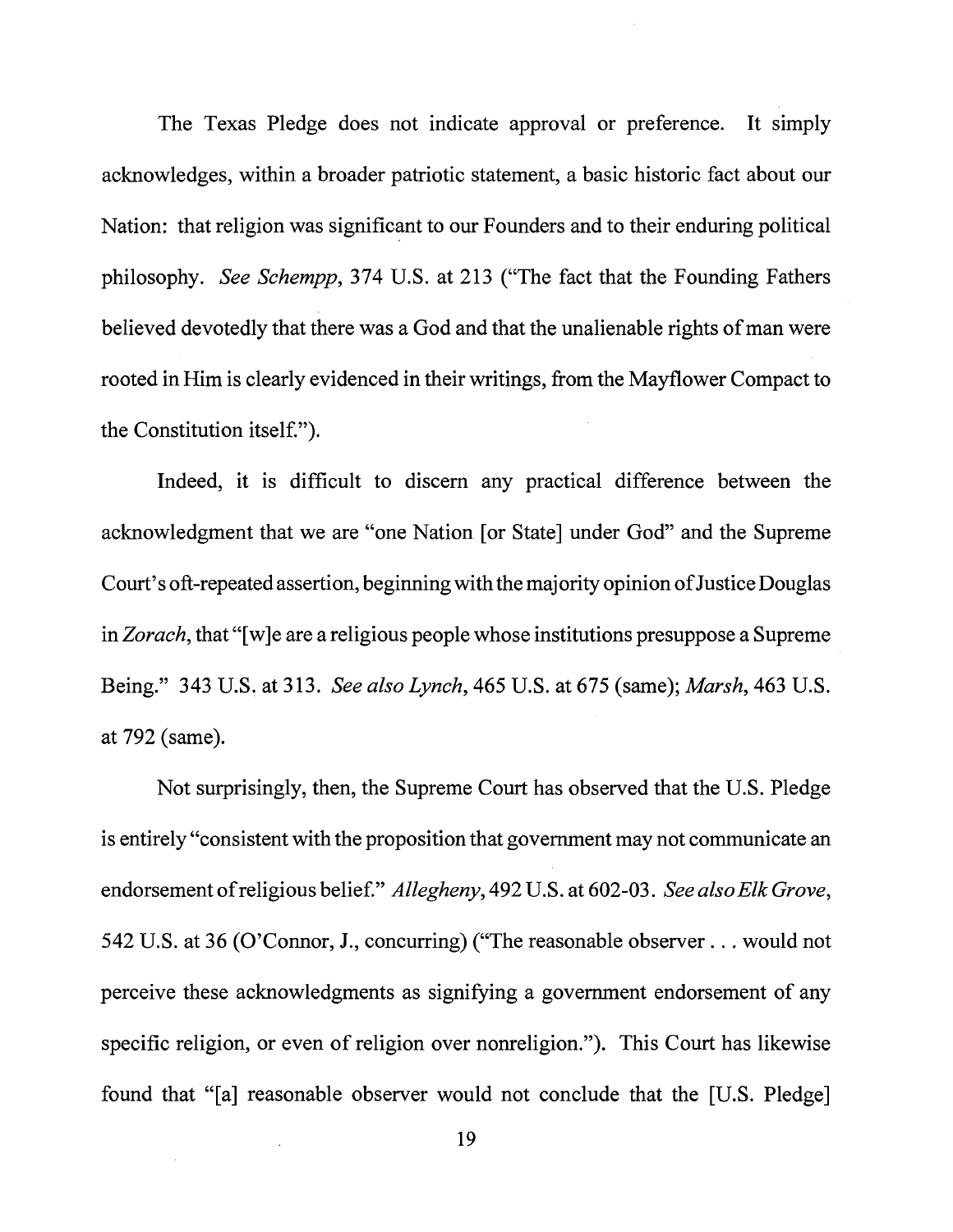evince[s] Governmental approval of religion." *Mellen*, 105 F. App'x at 566. There is no reason to treat the Texas Pledge any differently.

### **3. Neither Pledge Coerces Religious Exercise.**

By definition, voluntary recitation of the Pledge cannot constitute coercion of religious exercise. No student is required to recite the Pledge; to the contrary, Texas law expressly includes an "opt out" provision. See TEX. EDUC. CODE *5* 25.082(c).

For their part, Plaintiffs invoke Lee v. Weisman, 505 U.S. 577 (1992), to assert that the "opt out" provision of Texas law is inadequate due to "heightened concerns with protecting freedom of conscience fiom subtle coercive pressure in the elementary and secondary public schools." Pltfs' Br. at 18- 19 (quoting Lee, 505 U.S. at 592).

But the concern about "psychological coercion" expressed in Lee and other cases is expressly limited to *religious* exercises, especially prayer. See Lee, 505 U.S. at 586 ("These dominant facts mark and control the confines of our decision: State officials direct the performance of a formal religious exercise at promotional and graduation ceremonies for secondary schools.") (emphasis added); Santa Fe Indep. Sch. Dist. v. Doe, 530 U.S. 290, 313 (2000) ("The religious liberty protected by the Constitution is abridged when the State affirmatively sponsors the particular religious practice of prayer.").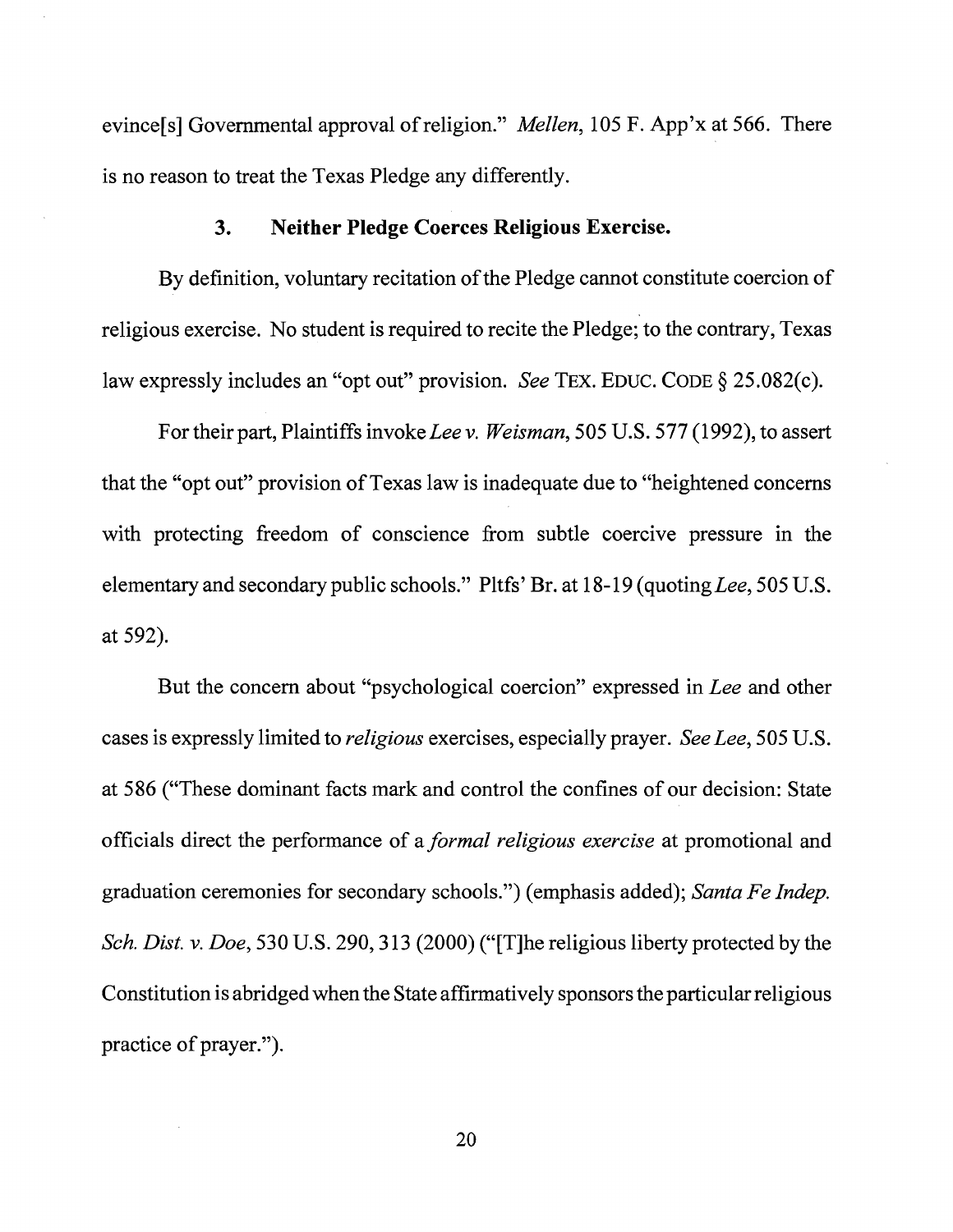Recitation of the pledges, by contrast, is a patriotic exercise, not a religious

one. See Elk Grove, 542 U.S. at 6 ("recitation [of the U.S. Pledge] is a patriotic

exercise"); Schempp, 374 U.S. at 304 ("reciting the [revised] pledge may be no more

of a religious exercise than the reading aloud of Lincoln's Gettysburg Address, which

contains an allusion to the same historical fact") (Brennan, J., concurring).

Patriotic exercises do not raise the same Establishment Clause concerns as

religious exercises, even when they contain religious references:

There is of course nothing in the decision reached here that is inconsistent with the fact that school children and others are officially encouraged to express love for our country by reciting historical documents such as the Declaration of Independence which contain references to the Deity or by singing officially espoused anthems which include the composer's professions of faith in a Supreme Being, or with the fact that there are many manifestations in our public life of belief in God. Such patriotic or ceremonial occasions bear no true resemblance to the unquestioned religious exercise that the State of New York has sponsored in this instance.

Engel, 370 U.S. at 435 n.21 (emphasis added).

Indeed, the Supreme Court has repeatedly noted the specific practice of reciting the U.S. Pledge in schools without the slightest hint of disapproval, including in Lee itself. See, e.g., Lee, 505 U.S. at 583 (noting that "the students stood for the Pledge of Allegiance and remained standing during the rabbi's prayers"); Lynch, 465 U.S. at 676 (observing that the Pledge is recited by "thousands of public school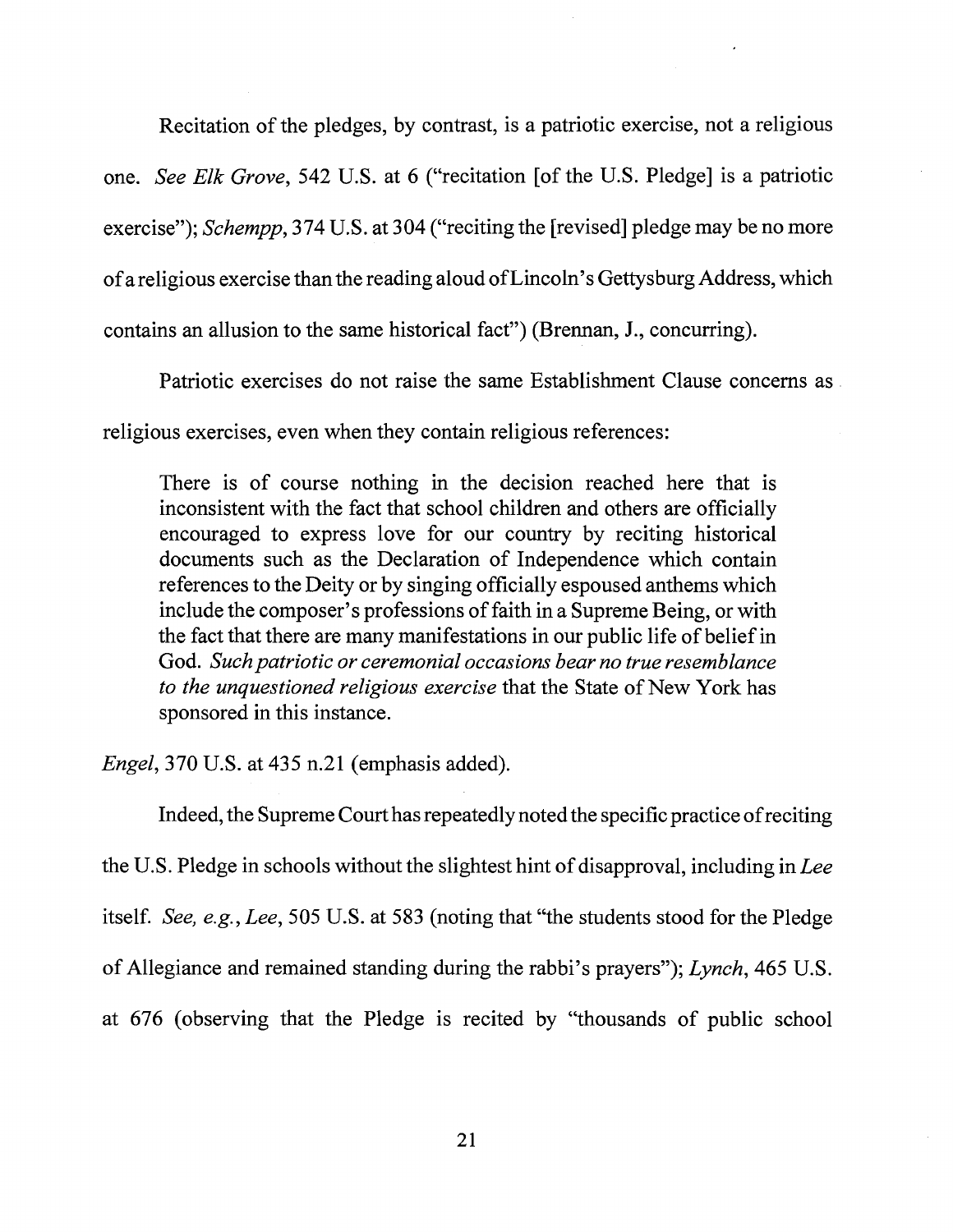children."). This Court has similarly rejected a challenge to the recital of the U.S.

Pledge in schools. Mellen, 105 F. App'x at 566.

### **CONCLUSION**

The judgment below should be affirmed.

Respectfully submitted,

GREG ABBOTT Attorney General of Texas

C. ANDREW WEBER First Assistant Attorney General

DAVID S. MORALES Deputy Attorney General for Civil Litigation

I

#

JAMES C. HO Solicitor General Texas Bar No. 24052766

REED N. SMITH Assistant Attorney General Texas Bar No. 24067875

OFFICE OF THE ATTORNEY GENERAL P.O. Box 12548 (MC 059) Austin, Texas 78711-2548 [Tel.] (512) 936-1700 [Fax] (512) 474-2697

COUNSEL FOR GOVERNOR RICK PERRY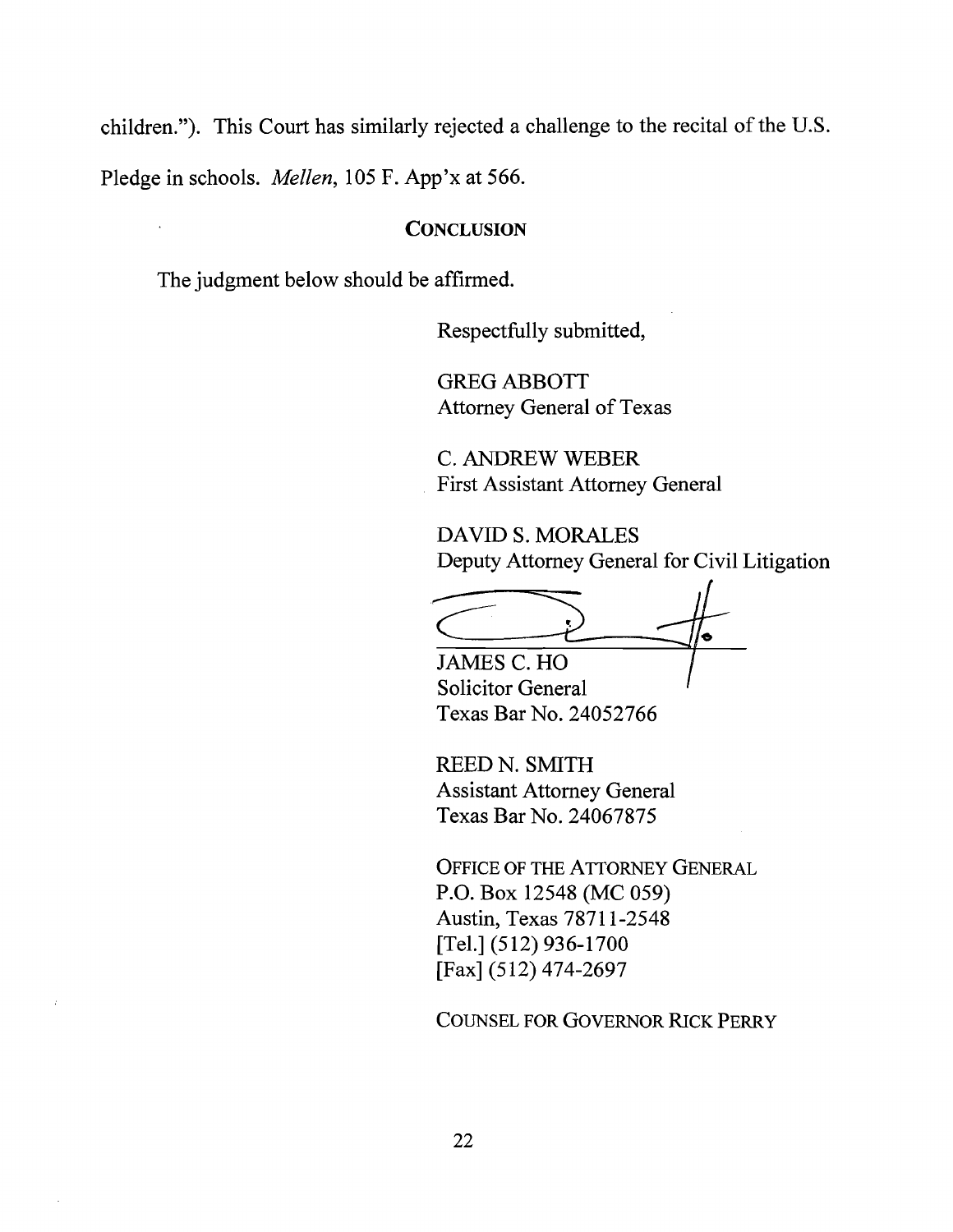### **CERTIFICATE OF SERVICE**

Counsel hereby certifies that two true and correct copies of this document, along with a computer readable disk copy of the brief, was served via overnight mail, on December 2,2009 to:

W. Dean Cook Law Office of Dean Cook P.O. Box 260159 Plano, Texas 75026

COUNSEL FOR PLAINTIFFS-APPELLANTS

Counsel also certifies that on December 2,2009, this document, 7 paper copies thereof, and one computer-readable disk copy in Adobe Portable Document Format, was dispatched to the clerk, as addressed below, via FedEx Next Day Air Delivery:

Mr. Charles R. Fulbruge 111, Clerk **U.S.** COURT OF APPEALS FOR THE FIFTH CIRCUIT 600 Maestri Place New Orleans, Louisiana 70130

Bed 1 faith